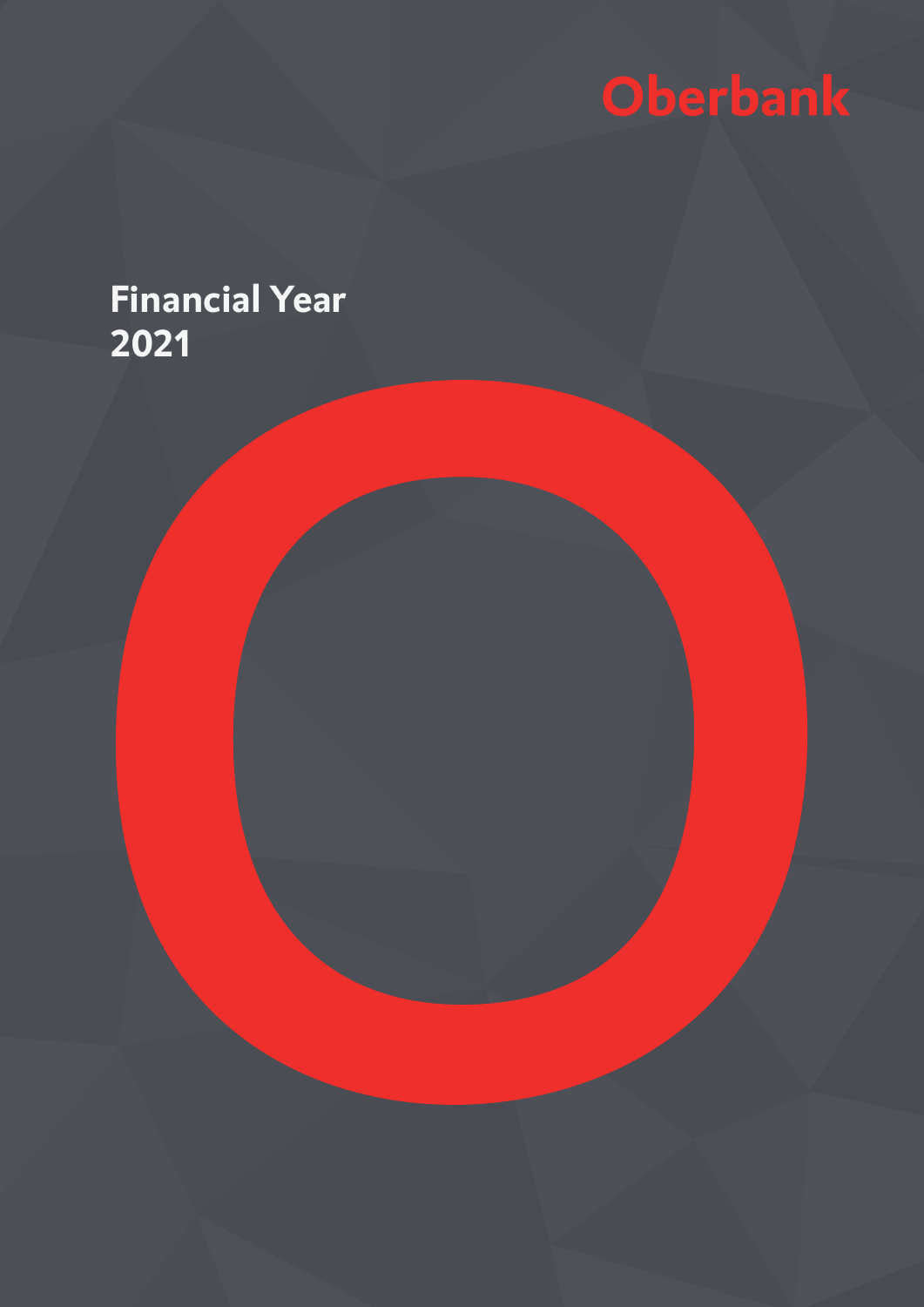# **Financial Year 2021 at a Glance**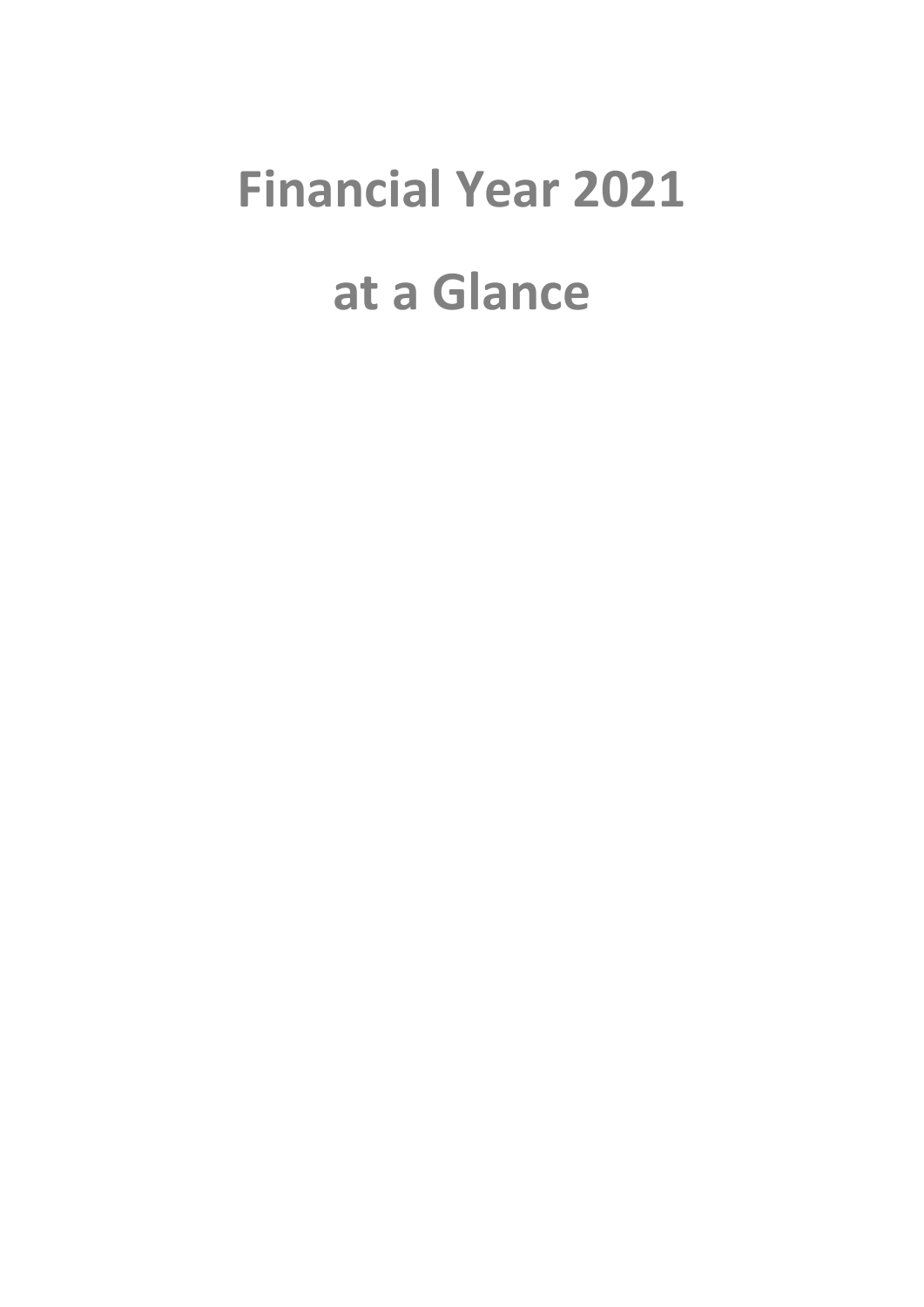#### **Contents**

# **Oberbank at a Glance**

- **Letter from the Chairman of the Management Board**
- **Group Management Report**

#### **Investor Relations and Compliance**

# **Segment Report**

- Corporate and Business Banking
- Personal Banking
- Financial Markets
- Other

#### **Consolidated Financial Statements**

- Consolidated Income Statement
- Performance Indicators
- Consolidated Balance Sheet / Assets
- Consolidated Balance Sheet / Liabilities
- Own Funds
- **Organisational Chart and Structure of Oberbank**
- **Shareholders of the 3 Banken Group by Voting Share**
- **Publication Details**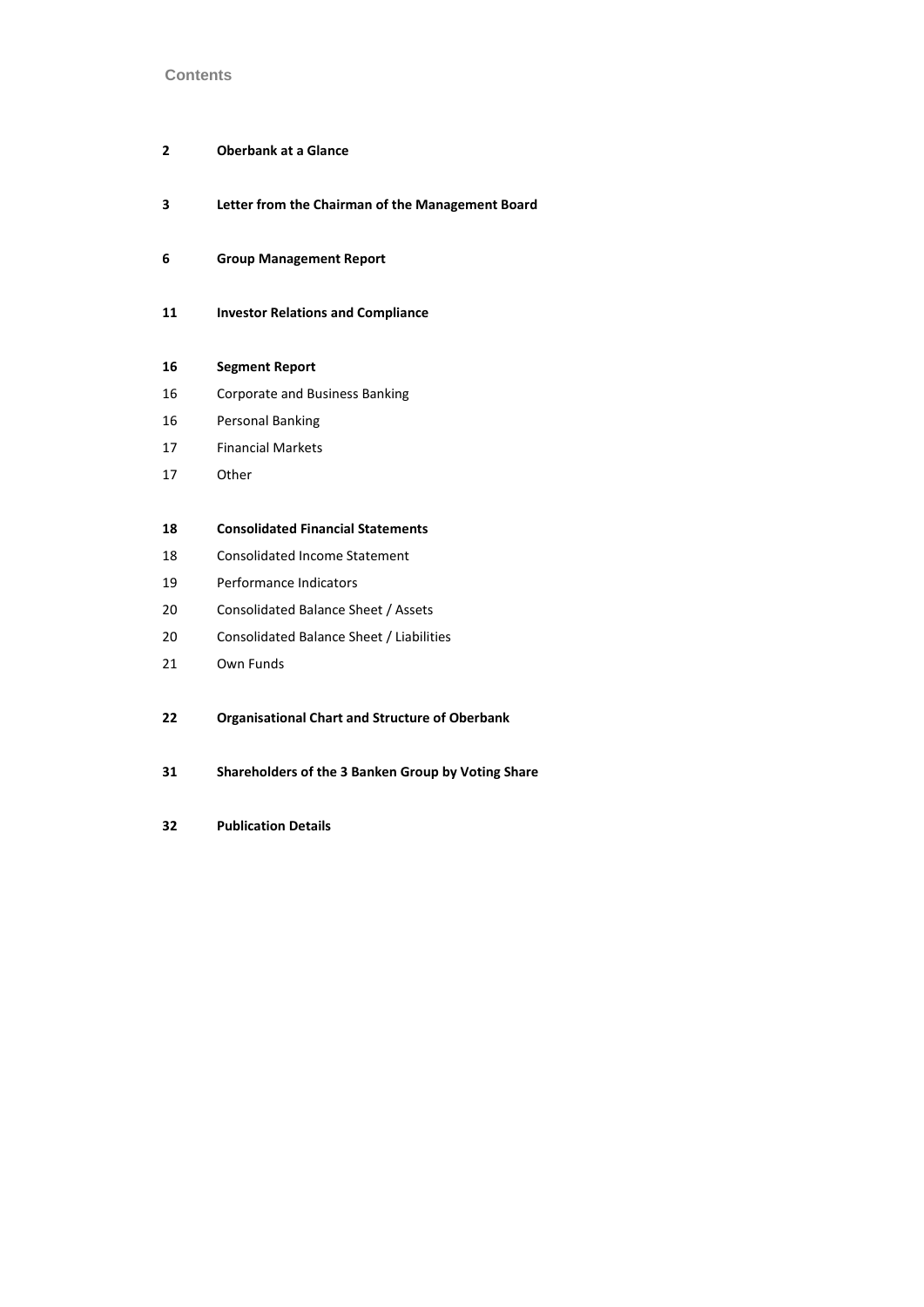| Income statement in €m                         | 2021     | 2020       | Change       |
|------------------------------------------------|----------|------------|--------------|
| Net interest income                            | 346.1    | 336.9      | 2.7%         |
| Charges for losses on loans and advances       | $-35.7$  | $-41.8$    | $-14.6%$     |
| Net fee and commission income                  | 192.0    | 170.7      | 12.5%        |
| Administrative expenses                        | $-313.6$ | $-294.9$   | 6.3%         |
| Profit for the year before tax                 | 281.9    | 167.5      | 68.3%        |
| Profit for the year after tax                  | 234.6    | 123.5      | 90.0%        |
|                                                |          |            |              |
| <b>Balance sheet in €m</b>                     | 2021     | 2020       | Change       |
| <b>Total assets</b>                            | 27,539.7 | 24,432.9   | 12.7%        |
| Loans and advances to customers                | 18,427.9 | 17,264.7   | 6.7%         |
| Primary funds                                  | 17,431.6 | 15,426.9   | 13.0%        |
| of which savings deposits                      | 2,534.7  | 2,660.9    | $-4.7%$      |
| of which securitised liabilities               |          |            |              |
| incl. subordinated debt capital                | 2,703.0  | 2,339.8    | 15.5%        |
| Equity                                         | 3,317.9  | 3,038.9    | 9.2%         |
| Customer funds under management                | 38,636.7 | 32,147.6   | 20.2%        |
|                                                |          |            |              |
| Regulatory capital in € m                      | 2021     | 2020       | Change       |
| Common equity tier 1 capital                   | 2,971.1  | 2,705.2    | 9.8%         |
| Tier 1 capital                                 | 3,021.1  | 2,755.2    | 9.7%         |
| Own funds                                      | 3,353.2  | 3,099.3    | 8.2%         |
| Common equity tier 1 capital ratio             | 18.35%   | 17.84%     | 0.52% ppt    |
| Tier 1 capital ratio                           | 18.66%   | 18.17%     | 0.50% ppt    |
| Total capital ratio                            | 20.71%   | 20.43%     | 0.28% ppt    |
|                                                |          |            |              |
| <b>Performance indicators</b>                  | 2021     | 2020       | Change       |
| Return on equity before tax (RoE)              | 8.88%    | 5.67%      | 3.21% ppt    |
| Return on equity after tax                     | 7.39%    | 4.18%      | 3.21% ppt    |
| Cost/income ratio                              | 49.68%   | 58.49%     | $-8.81%$ ppt |
| Risk/earnings ratio (credit risk/net interest) | 10.32%   | 12.42%     | $-2.10%$ ppt |
|                                                |          |            |              |
| <b>Resources</b>                               | 2021     | 2020       | Change       |
| Average number of staff (weighted)             | 2,152    | 2,168      | $-16$        |
| Number of branches                             | 178      | 176        | 2            |
|                                                |          |            |              |
| Oberbank shares - key figures                  |          | 2021       | 2020         |
| Number of ordinary no-par shares               |          | 35,307,300 | 35,307,300   |
| High, ordinary share in €                      |          | 91.60      | 96.00        |
| Low, ordinary share in €                       |          | 84.40      | 83.00        |
| Close, ordinary share in €                     |          | 91.40      | 84.40        |
| Market capitalization in € m                   |          | 3,227.09   | 2,978.74     |
| IFRS earnings per share in €                   |          | 6.66       | 3.52         |
| Dividend per share in $\epsilon$               |          | $1.00^{1}$ | 0.75         |
| P/E ratio, ordinary shares                     |          | 13.72      | 24.0         |

When adding up rounded figures and calculating percentage rates of change, slight differences may result compared with totals and rates arrived at by adding up component figures which have not been rounded.

1)For the financial year 2021, the Management Board and Supervisory Board will propose to the Annual General Meeting 2022 the payout of a dividend of EUR 1.00.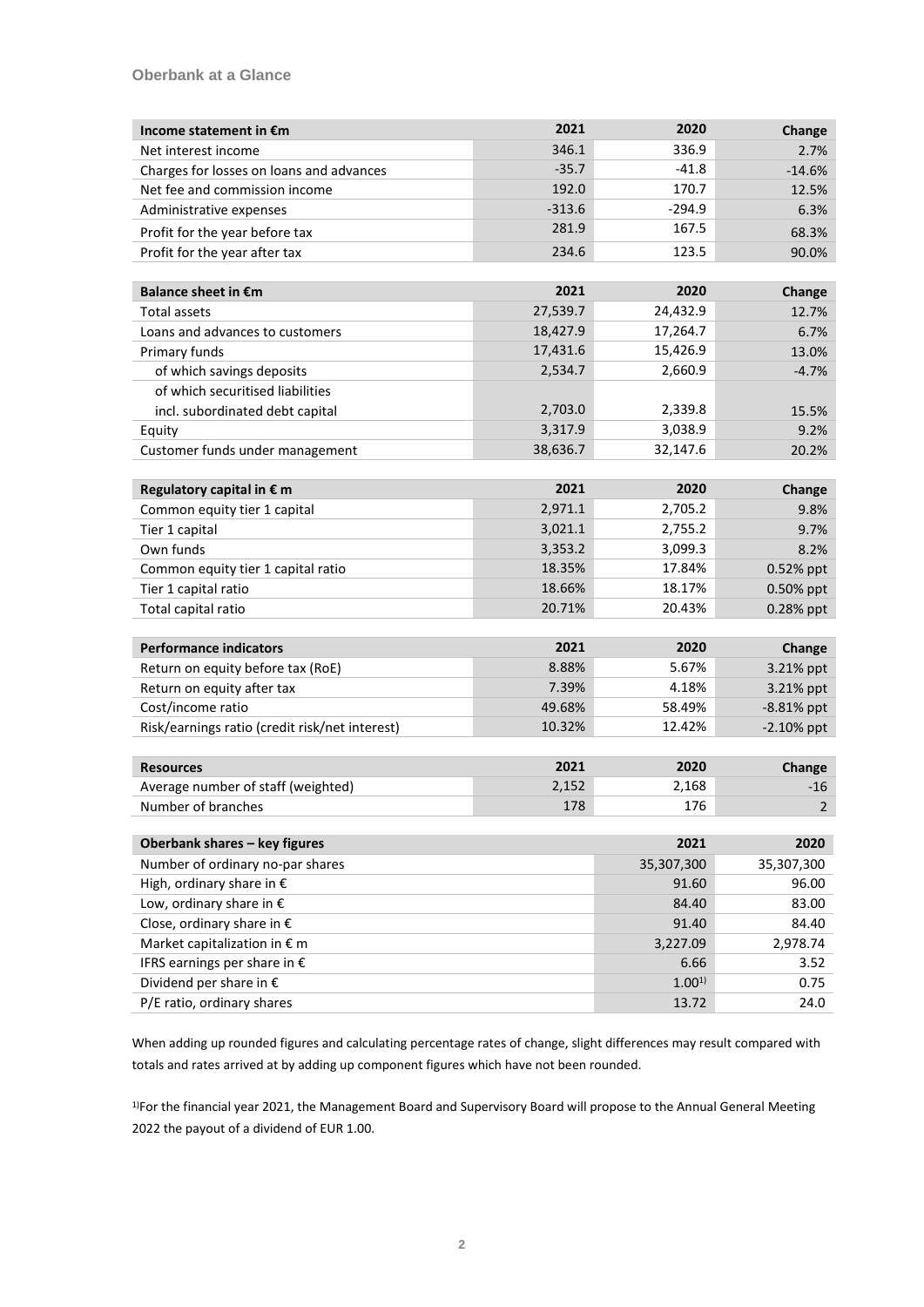#### *Dear Readers, Dear Shareholders,*

#### *Pandemic and politics defined headlines, but economy developed robustly in 2021*

The economy in 2021 developed well despite the coronavirus pandemic. The first few months of the financial year 2021 were still overshadowed by a certain degree of uncertainty, but with the rising vaccination rates, sentiment in the business sector became increasingly positive and confident. The order books of our customers are full, and it is only commodity shortages, energy costs and supply chain problems that are preventing record growth rates. The unemployment rates dropped back to pre-crisis levels faster than anyone had hoped for. This in turn reveals what one of the future challenges for businesses will be, namely, labour shortage.

Oberbank has demonstrated that it is a reliable partner for customers despite the extraordinarily challenging circumstances. We made every effort to protect our excellent employees as best as possible. We set up a testing station already at the beginning of 2021 at which specially trained volunteer employees – to whom I would like to express my greatest appreciation for their social engagement – carried out the testing. But that was not enough for us. As soon as the vaccine became available to companies, we also set up a vaccination station for employees who wished to be vaccinated. This helped us achieve a vaccination ratio of 85% among our Austrian staff. In December, we also started booster vaccinations. We will continue this in 2022 as well. This has made it possible for us continue banking operations in 2021 at full capacity, a fact reflected in the excellent earnings for the year. We received the award "Best Universal Bank 2021" from the newspaper "Börsianer" which we are very proud of; this honours the exceptional dedication of our staff.

This achievement is also rooted in the high degree of trust our customers place in Oberbank, which illustrates how important it is to offer people in Austria an independent, regional Austrian banking alternative. It also reinforces us in our fight against the litigation that continued in 2021 from the largest single shareholder who is at the same time one of our biggest competitors on the market. We will continue to make every effort to preserve our independence. Independence is not an objective for its own sake, but a condition for the success and growth of our bank.

#### *Excellent result attained in a highly challenging setting*

Demand for loans rose by 6.7% to EUR 18.4 million and primary deposits increased significantly by 13.0% to EUR 17.4 billion. Net interest income increased by 2.7% to EUR 346.1 million. Net fee and commission income rose by 12.5% to EUR 192.0 million.

Income on equity investments increased at the turn of the year 2021 to just over EUR 100.1 million. Finance and trade results were also higher year on year. Charges for losses on loans and advances increased to EUR 35.7 million. Administrative expenses rose by 6.3% to EUR 313.6 million.

Net profit for the year before tax was 68.3% higher at EUR 281.9 million. Profit for the year after tax was EUR 234.6 million which is 90.0% higher than in 2020.

#### *Tier 1 capital ratio still one of the best in Europe*

The positive trend in equity continued this year as well. At year-end 2021 it stood at just over EUR 3.4 billion. This corresponds to a tier 1 capital ratio of 18.66% and a total capital ratio of 20.71%. These key indicators are proof of the stability and risk-bearing capacity of Oberbank, which places it among the top-performing European banks.

#### *Our goal is to payout dividend regularly*

After two years of severe interventions by European banking regulators in the dividend policies of banks for the purpose of strengthening equity and to enable them to better cope with the pandemic-related defaults on loans, we hope that there will not be any more restrictions on dividends for the year 2021.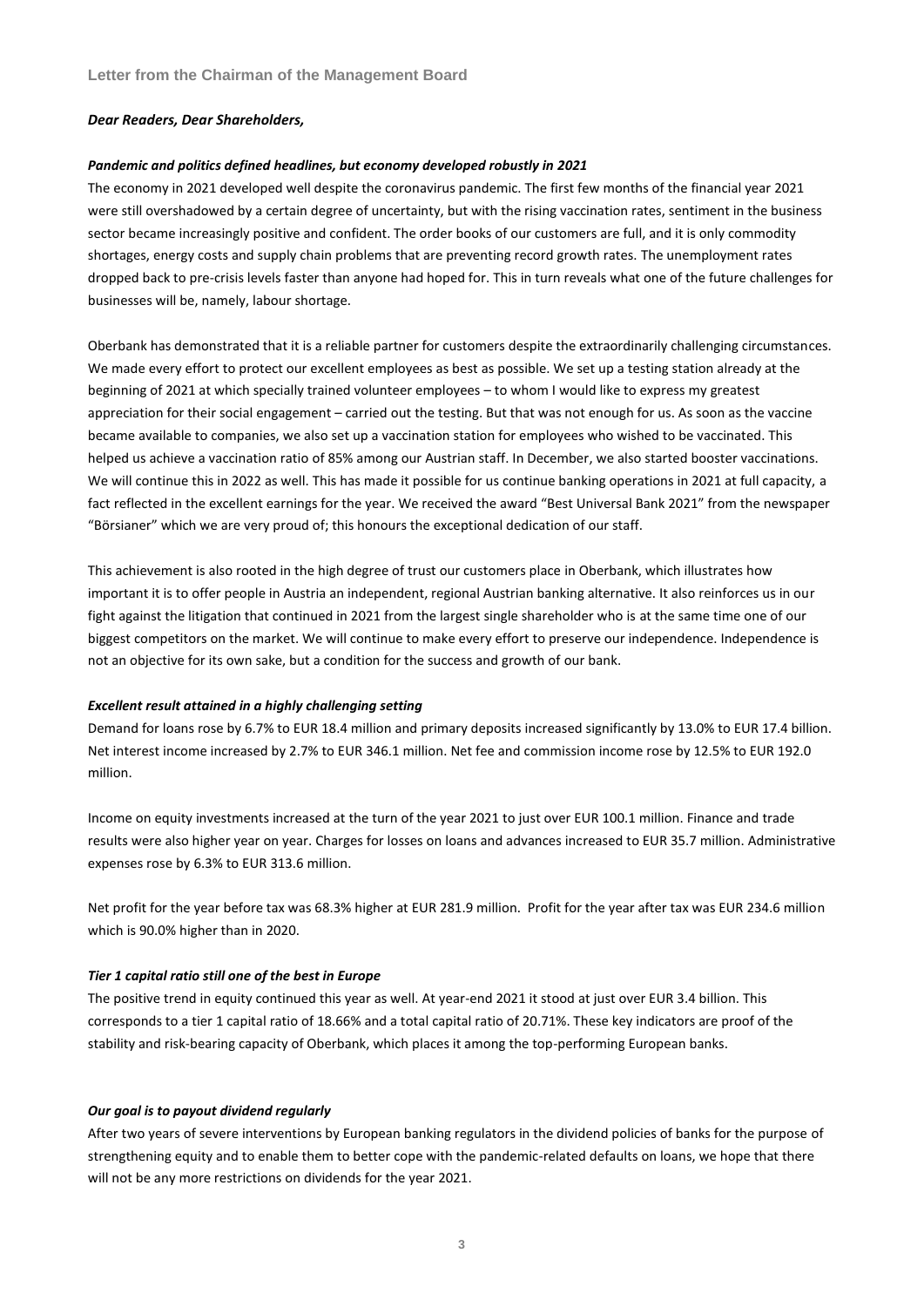Based on the excellent results, the Management Board and the Supervisory Board will propose a dividend payout of EUR 1.00 per share to the Annual General Meeting. This is a plus of 33% compared to the preceding year.

#### *Oberbank Strategy 2025 – steady growth continues as projected*

Every five years, we analyze our strategic goals with the support of external consultants. The strategy supports our principal goal: to secure our independence by achieving business success.

In the first half of 2020, work on the bank's new corporate strategy, *Oberbank 2025,* was completed, and in 2021 we started implementation in all eight strategic fields of action.

#### **1. New sales channels: we want the most satisfied customers**

Giving good advice without closing a contract is of no value over the long term, but good advice is an important requirement for succeeding in sales. By 2025, we plan to increase income from services by 50% and net income interest by 5.5% year on year.

**2. Regional strategy: five countries, one bank – we aim to increase earnings in our regional markets to the level of our core markets**

Oberbank has been expanding for more than 35 years and plans to continue on its growth path. We have invested a great deal of energy and money into market expansion in Vienna, Germany, Czech Republic, Slovakia and Hungary. Market entry was successful, and now the focus is on increasing profitability.

#### **3. Competitive edge through digitization: we are planning more time for advisory services and sales**

Our goal for 2025 is to attain an ideal combination of the digital and physical worlds. By 2025, the possibilities of digitization will have been implemented to the benefit of our customers, and until then, we will provide the best possible support to our customers.

# 4. **Focus on people: we want a new and positive professional image for bankers and aim for a team of the best at Oberbank by 2025**

The principal challenges for the future will be gender balance, management and attracting the best employees. We believe that the key to success is to have an open, high quality and respectful management culture, which will enable us to achieve a ratio of women in management positions of over 30% by 2025 and of 40% by 2030. This cultural transition will also make it easier to attract the best employees on the market.

# **5. Focus on risk: we want to attain a best-in-class credit risk rating by 2025 to continue developing stably without unexpected disruptions**

In addition to tighter regulatory requirements, we must take the necessary measures to achieve leaner structures and speed up the lending process. Additionally, we want to increase the volume of loans by 40%, better manage the various risk developments in our markets, and generally keep credit risk at below average levels. To this end, we need a new steering system.

#### **6. Meeting obligations: we plan to make Oberbank "ECB fit" by 2025**

We expect a massive increase in data and reporting requirements as well as in requirements for transparent and consistent data maintenance. This means that our management systems must always be up to the latest standards.

# 7. **Focus on efficiency: we want to be a cost leader with a cost/income ratio of 45% by 2025 despite the necessary future investments**

This is not a contradiction: We will invest in the training and further education of our staff in the coming years, as well as in internal digitization and in our expansion.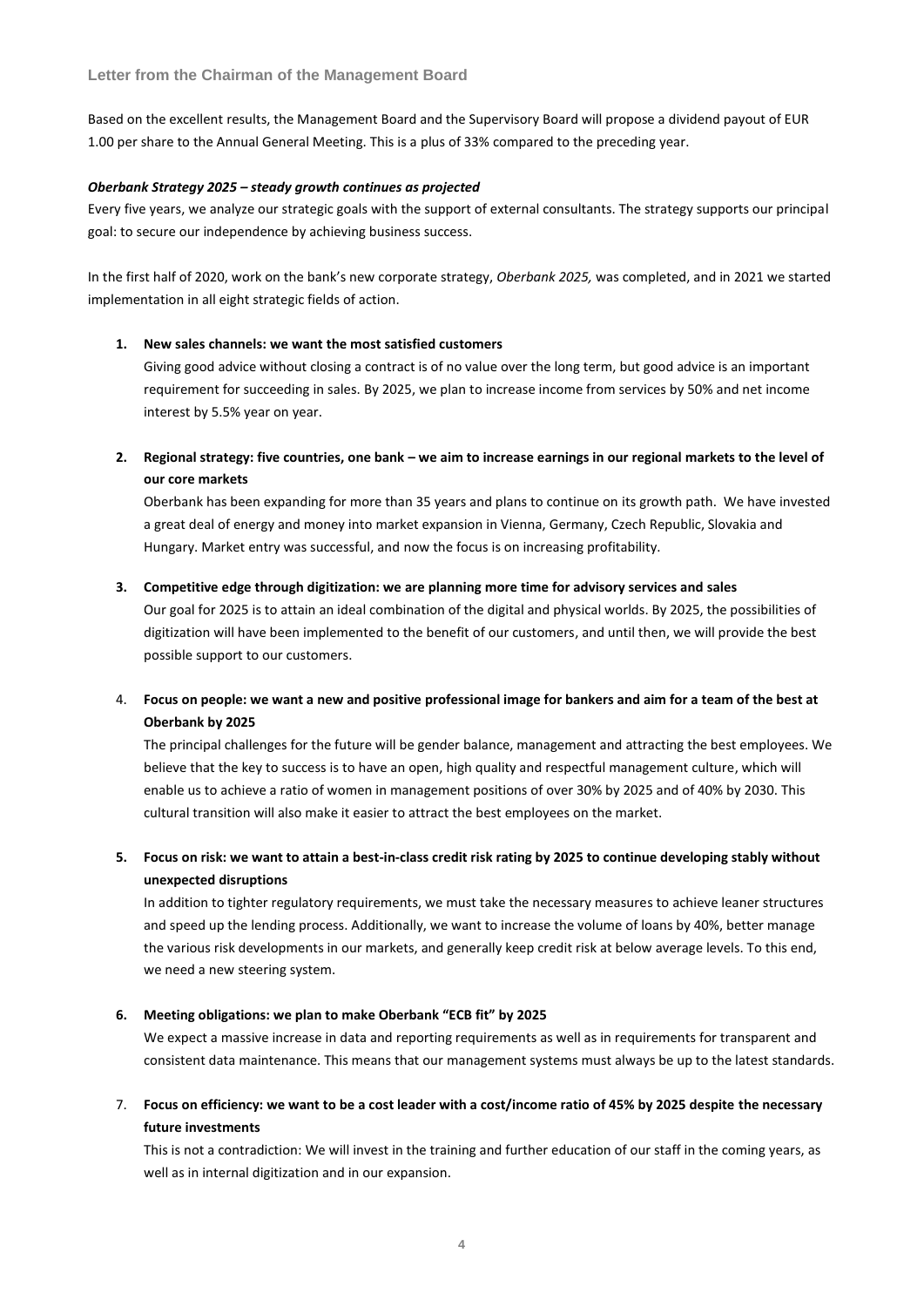#### **8. Sustainability: we are committed to the 1.5˚C target of the Paris Climate Agreement.**

#### *Oberbank is committed to clearly defined sustainability goals*

The topic of sustainability dominated public discourse in 2021 apart from the coronavirus pandemic. The regulatory and supervisory pressure on banks is enormous. Public awareness of the topic is also growing.

Oberbank has defined a clear sustainability strategy and ambitious goals to be attained by 2025. We are committed to the 1.5˚C target of the Paris Climate Agreement. In future, we will disclose the carbon emissions of our portfolio of loans and investments. For this reason, Oberbank became a member of PCAF – Partnership for Carbon Accounting Financials in October 2021.

In June 2021, Oberbank was awarded prime status by the rating agency ISS ESG for its sustainability activities and its sustainability management. This places us in the ranks of the 10% best banks in our industry in Europe, an achievement we are very proud of. We are working on improving our sustainability performance to secure our prime rating and achieve an even higher rating.

#### *Thank you on behalf of Management Board*

I would like to express my special thanks on behalf of the entire Management Board to our employees who worked with amazing dedication throughout the entire year 2021 and were always there for our customers and partners. This ensured that Oberbank served its customers as a reliable partner in difficult times as well. I would also like to express my appreciation to my colleagues on the Board, Josef Weißl, Florian Hagenauer and Martin Seiter for their excellent work and collaboration.

We also extend our thanks to our customers for their understanding considering the changes that became necessary, and to the Supervisory Board for its support with the management of the bank throughout the crisis and in our fight for our independence. My personal thanks go to Martin Zahlbruckner who served as an outstanding Chairman of the Supervisory Board at the Annual General Meeting 2021 and will continue to serve as Vice Chairman of the Supervisory Board.

Linz, 11 March 2022

Stront fundship

CEO Franz Gasselsberger Chairman of the Management Board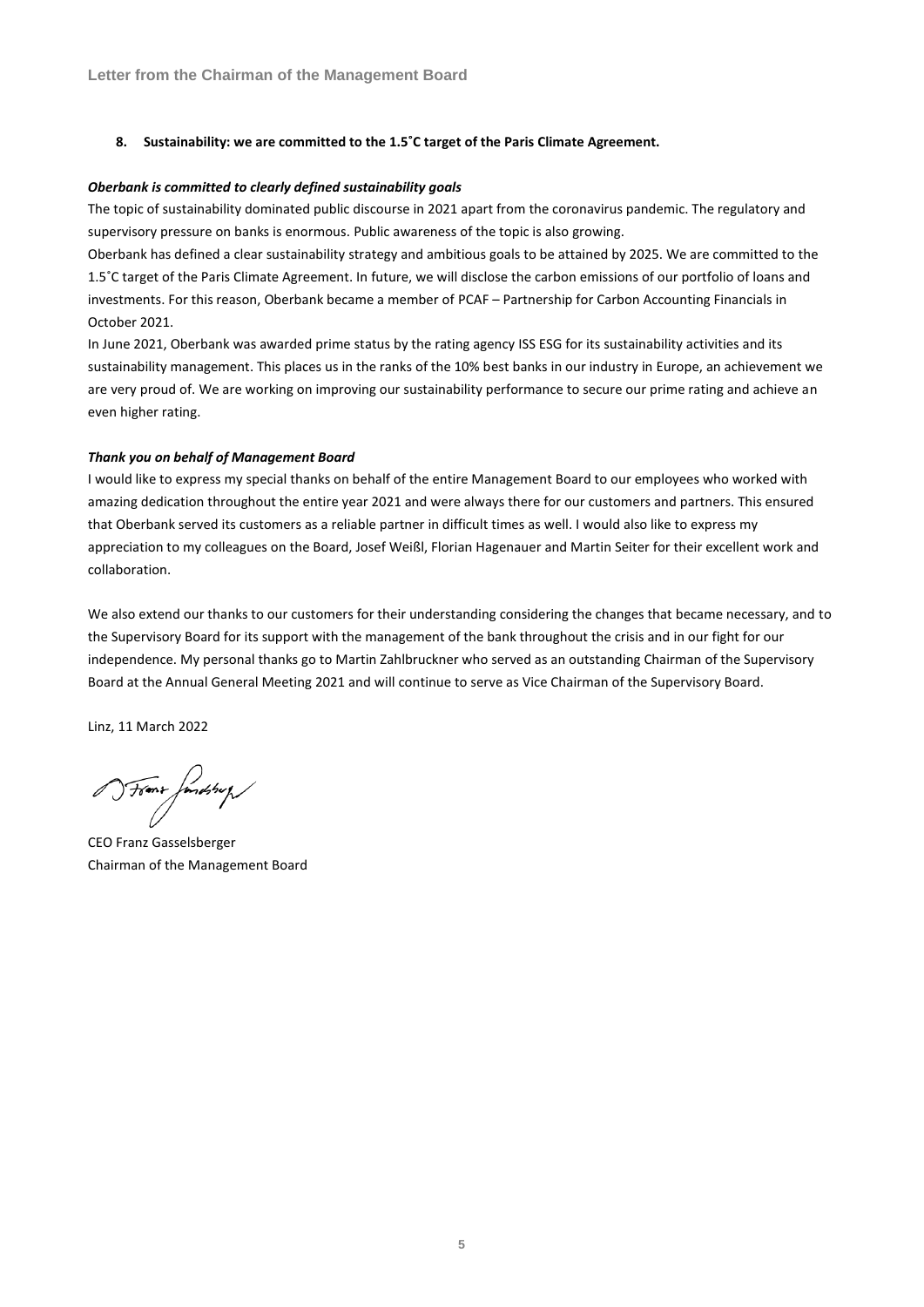#### *Despite Corona, Oberbank attained excellent operating results*

Demand for loans rose by 6.7% to EUR 18.4 million and primary deposits increased significantly by 13.0% to EUR 17.4 billion. Net interest income rose by 2.7% to EUR 346.1 million and net fee and commission income was up by 12.5% to EUR 192.0 million.

Net profit for the year before tax was significantly higher rising by 68.3% to EUR 281.9 million. The net profit after taxes for the year was EUR 234.6 million, an increase of 90%. Income taxes of EUR 47.2 million were 7.4% higher than in the preceding year.

| IFRS consolidated income statement in €m                            | 2021     | 2020     | Change     |
|---------------------------------------------------------------------|----------|----------|------------|
| Net interest income                                                 | 346.1    | 336.9    | 2.7%       |
| Investments in entities accounted for by the equity method          | 100.1    | $-8.0$   | >100.0     |
| Charges for losses on loans and advances                            | $-35.7$  | $-41.8$  | $-14.6%$   |
| Net fee and commission income                                       | 192.0    | 170.7    | 12.5%      |
| Net trading income                                                  | 7.8      | 1.5      | $>100.0\%$ |
| Administrative expenses                                             | $-313.6$ | $-294.9$ | 6.3%       |
| Other operating income                                              | $-14.7$  | 3.2      | >100.0     |
| Profit for the year before tax                                      | 281.9    | 167.5    | 68.3%      |
| Income taxes                                                        | $-47.2$  | $-44.0$  | 7.4%       |
| Profit for the year after tax                                       | 234.6    | 123.5    | 90.0%      |
| of which attributable to owners of the parent company and owners of |          |          |            |
| additional equity components                                        | 233.4    | 122.4    | 90.7%      |
| of which attributable to non-controlling interests                  | 1.2      | 1.1      | 7.1%       |

#### *Net trading income*

The net trading income comprises earnings from securities and derivatives in the trading book as well as earnings from dealings in foreign exchange, foreign bank notes and precious metals. In the financial year 2021, net trading income was EUR 6.3 million higher than in the preceding year.

#### *Administrative expenses*

In the 2021 financial year, administrative expenses increased by 18.6 million euros year on year. Of this amount, EUR 13.4 million were personnel expenses (incl. EUR 5.0 million for the employee foundation, EUR 4.6 million for material expenses and EUR 0.6 million for depreciation/amortisation).

# *Profit distribution proposal*

Distributable profit is determined on the basis of the single-entity financial statements of the parent of the Group, Oberbank AG. Profit for the 2021 financial year of Oberbank AG was EUR 122.5 million. After the allocation of EUR 87.2 million to reserves and including the profit brought forward of EUR 0.2 million, the profit available for distribution amounted to EUR 35.5 million. Subject to approval by the Annual General Meeting, the Management Board proposes to distribute a dividend of EUR 1.00 per eligible share. This results in a distribution amount of EUR 35.3 million at 35,307,300 ordinary shares. Furthermore, the Management Board proposes to carry the remainder of EUR 214,578.02 forward to the new account.

#### *Earnings*

After the preceding year's results which were overshadowed by the coronavirus pandemic, the RoE before and after taxes climbed back to very high levels. Although the average equity increased by about EUR 220 million year on year, RoE before taxes was 8.88%, and RoE after taxes 7.39%.

The risk/earnings ratio was 10.32%, an improvement of 2.10% over the preceding year.

The cost/income ratio (CIR) was 49.68%. This is an improvement of 8.81% percentage points year on year.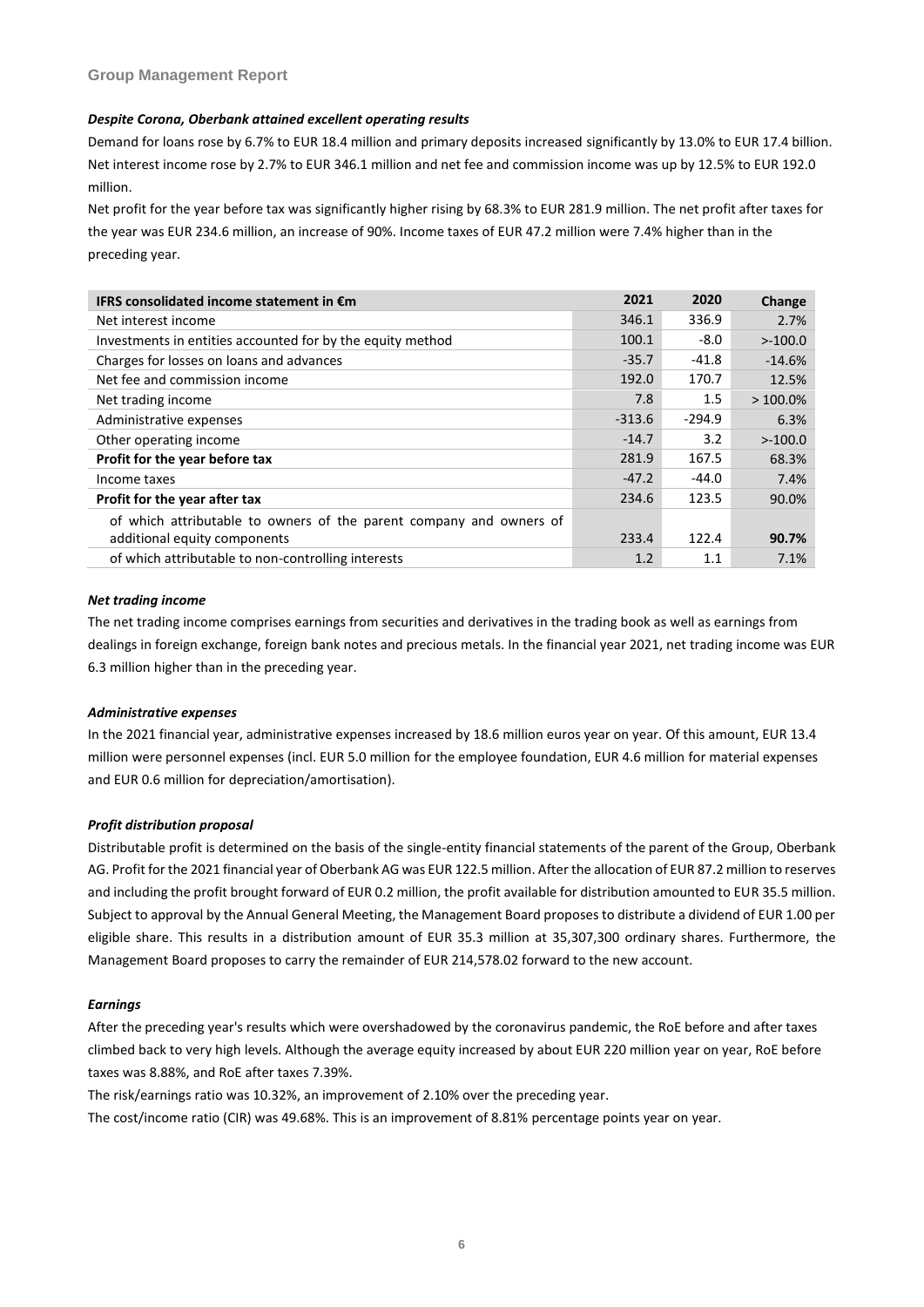# **Group Management Report**

| <b>Performance indicators</b>                        | 2021   | 2020   | Change        |
|------------------------------------------------------|--------|--------|---------------|
| Return on equity before tax (RoE) <sup>1)</sup>      | 8.88%  | 5.67%  | 3.21% ppt     |
| Return on equity after tax <sup>1)</sup>             | 7.39%  | 4.18%  | 3.21% ppt     |
| Cost/income ratio <sup>2)</sup>                      | 49.68% | 58.49% | $-8.81\%$ ppt |
| Risk/earnings ratio (credit risk/net interest) $3$ ) | 10.32% | 12.42% | $-2.10\%$ ppt |

 $1$ ) Return-on-equity before/after tax shows the return on equity of the company within a defined period. The calculation is based on the ratio of the net profit before/after taxes versus the average equity available on the quarterly cut-off dates of the period and adjusted for planned dividend distributions.

 $^{2)}$  The cost/income ratio is an indicator of efficiency and shows the costs the bank incurs to earn one euro. To calculate it, the administrative expenses for the respective accounting period are compared to the operating income (sum of net interest income and net commission income, trade result and other operating income).

3) The risk/earnings ratio is a risk indicator for the lending business that indicates the share of the net interest income used to cover credit risk. For the calculation, the charges for losses on loans and advances in lending operations are compared to net interest income.

#### *Assets, Earnings and Financial Position*

Total assets of the Oberbank Group amounted to EUR 27,539.7 million at the end of the year which was 12.7% higher than at the preceding year's balance sheet date.

#### *Balance sheet assets*

Loans and advances to credit institutions declined by 9.8% to EUR 873.6 million in 2021. Loans and advances to customers increased significantly by 6.7% to EUR 18,428.0 million. Financial assets decreased in 2021 by 6.6% to EUR 3,180.40 million. The cash reserve increased by EUR 2,294.9 million from EUR 2,106.0 million to EUR 4,400.9 million.

Compared to year-end 2020, loans and advances to customers expanded from EUR 1,163.2 million or by 6.7% to EUR 18,427.9 million.

The decrease in financial assets by EUR 223.8 million or by -6.6% to EUR 3,180.4 million was due mainly to the declines in fixed-interest securities.

#### *Balance sheet – equity and liabilities*

Amounts owed to credit institutions rose in 2021 by 16.3% to EUR 5,893.3 million.

The development of liabilities to customers was mixed.

Savings deposit decreased compared to 31 December 2020 by 4.7% from EUR 2,660.9 million to EUR 2,534.7 million.

Demand and time deposits, on the other hand, increased from EUR 10,426.3 million to EUR 12,193.9 million or by 17.0%. Retail customer deposits rose from EUR 6,140.9 million to EUR 6,508.4 million or by 6.0%.

Primary funds including subordinated debt capital rose by 13% to EUR 17,431.6 million.

Amounts owed to customers rose by 12.5% to EUR 14,728.6 million.

Securitised liabilities expanded by 19% to EUR 2,206.6 million. This item includes a new senior non-preferred bond of EUR 250 million and Austria's first covered green bond – also with a volume of EUR 250 million.

Subordinated capital increased due to the issue and redemption of subordinated bonds and supplementary capital bonds by EUR 10.6 million or +2.2% to EUR 496.4 million; equity increased by 9.2% to EUR 3,317.9 million.

| Provisions in $\epsilon$ k                       | 2021    | 2020    |
|--------------------------------------------------|---------|---------|
| Provisions for termination benefits and pensions | 179,295 | 201,775 |
| Provisions for anniversary bonuses               | 14,908  | 15,778  |
| Provisions for credit risks                      | 135,250 | 117,159 |
| Other provisions                                 | 35,349  | 38,129  |
| Provisions for liabilities and charges           | 364,802 | 372,841 |

The remaining liabilities include provisions for liabilities and charges as well as other liabilities.

At EUR 364.8 million, provisions were EUR -8.0 million lower than on 31 December 2020.

Provisions for credit operations increased by 15.4% from EUR 117.2 million to EUR 135.3 million.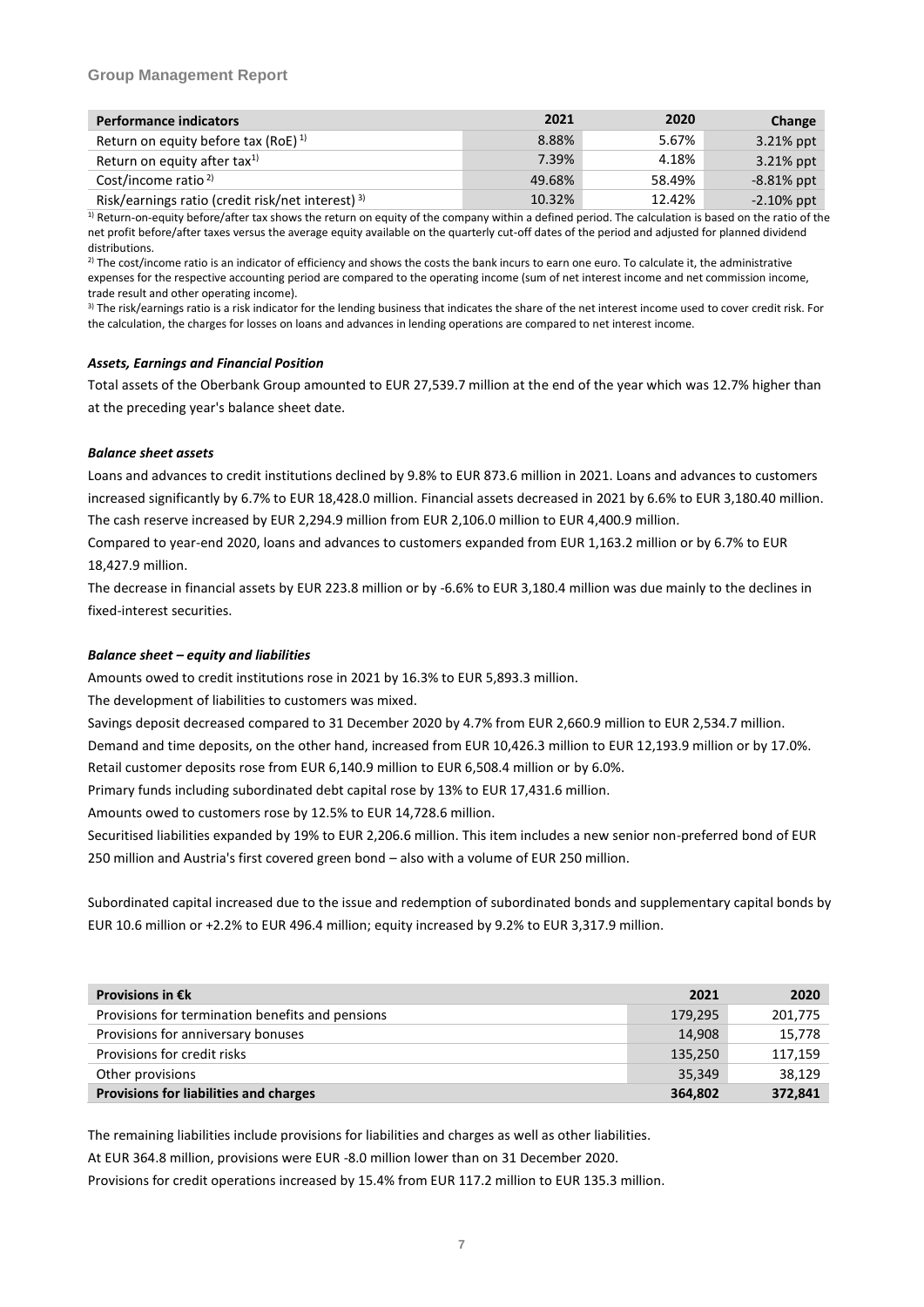Provisions for personnel (severance payments, pensions and anniversary bonuses) decreased by EUR 23.3 million from EUR 217.5 million to EUR 194.2 million. Other provisions decreased by 7.3% from EUR 38.1 million to EUR 35.3 million.

Other liabilities rose by 0.6% to EUR 532.1 million. This item comprises the negative fair values of derivatives in the banking book, other short-term provisions, other liabilities of the leasing sub-group and deferred items.

| Funding base in $\epsilon$ m                     | 2021      | 2020      | Change   |
|--------------------------------------------------|-----------|-----------|----------|
| Amounts owed to customers                        | 14,728.6  | 13,087.2  | 1,641.40 |
| Securitised liabilities                          | 2,206.6   | 1,854.0   | 352.60   |
| Subordinated debt capital                        | 496.4     | 485.8     | 10.60    |
| Primary deposits incl. subordinated debt capital | 17,431.6  | 15,426.9  | 2.004.70 |
| Amounts owed to credit institutions              | 5,893.3   | 5,065.6   | 827.70   |
| <b>Total</b>                                     | 23,324.90 | 20,492.50 | 2,832.40 |

| Regulatory capital pursuant to Part 2 of Regulation (EU) No<br>575/20131 <sup>1</sup> ) − Pillar I in $€m$ | 2021    | 2020    | Change       |
|------------------------------------------------------------------------------------------------------------|---------|---------|--------------|
| Common equity tier 1 capital                                                                               | 2,971.1 | 2,705.2 | 9.8%         |
| Tier 1 capital                                                                                             | 3,021.1 | 2,755.2 | 9.7%         |
| Own funds                                                                                                  | 3,353.2 | 3,099.3 | 8.2%         |
| Common equity tier 1 capital ratio                                                                         | 18.35%  | 17.84%  | $0.52%$ ppt  |
| Tier 1 capital ratio                                                                                       | 18.66%  | 18.17%  | $0.50\%$ ppt |
| Total capital ratio                                                                                        | 20.71%  | 20.43%  | $0.28%$ ppt  |

<sup>1)</sup> Subject to approval by the Supervisory Board on 24 March 2022.

Common equity tier 1 capital ratio increased by 0.52%-points year on year from 17.84% to 18.35%. Eligible common equity tier 1 capital increased by 9.8%.

Common equity tier 1 ratio rose year on year by 0.5%-points from 18.17% to 18.66%.

The total capital ratio increased by 0.28%-points from 20.43% to 20.71% year on year.

#### *Use of financial instruments*

The use of financial instruments is presented in detail in the Notes to the Consolidated Financial Statements of the Oberbank Group.

#### *Research and development*

Oberbank develops individual financial services in finance and investment based on the needs of its customers. Oberbank does not engage in research and development in the classic sense.

#### *Legal dispute of the 3 Banken Group with UniCredit Bank Austria AG and CABO Beteiligungsgesellschaft m.b.H.*

UniCredit Bank Austria AG and CABO Beteiligungsgesellschaft m.b.H. (hereinafter: "UniCredit") made a motion at the Annual General Meeting of Oberbank in May 2019 to elect a third representative from their side to the Supervisory Board of Oberbank. The motion failed to receive a consenting vote. Subsequently, UniCredit filed a lawsuit contesting the individual resolutions adopted by the Annual General Meeting. The proceedings in this matter were closed on 20 December 2019.

After Landesgericht Linz (Regional Court Linz) ruled against all lawsuits filed by UniCredit, Oberlandesgericht Linz (Higher Regional Court) revised this ruling with respect to the reduction of the number of shareholder representatives from twelve to eleven adopted by resolution of the Annual General Meeting of May 2019 and declared it null and void. However, the Court did not decide positively on UniCredit's petition for a declaratory decision on the election of the candidate that UniCredit nominated. This decision has meanwhile become legally binding and final. The decision handed down has no further legal effects apart from confirming that the candidate requested by UniCredit has not been elected. These proceedings do not have any relevant effects on the balance sheet.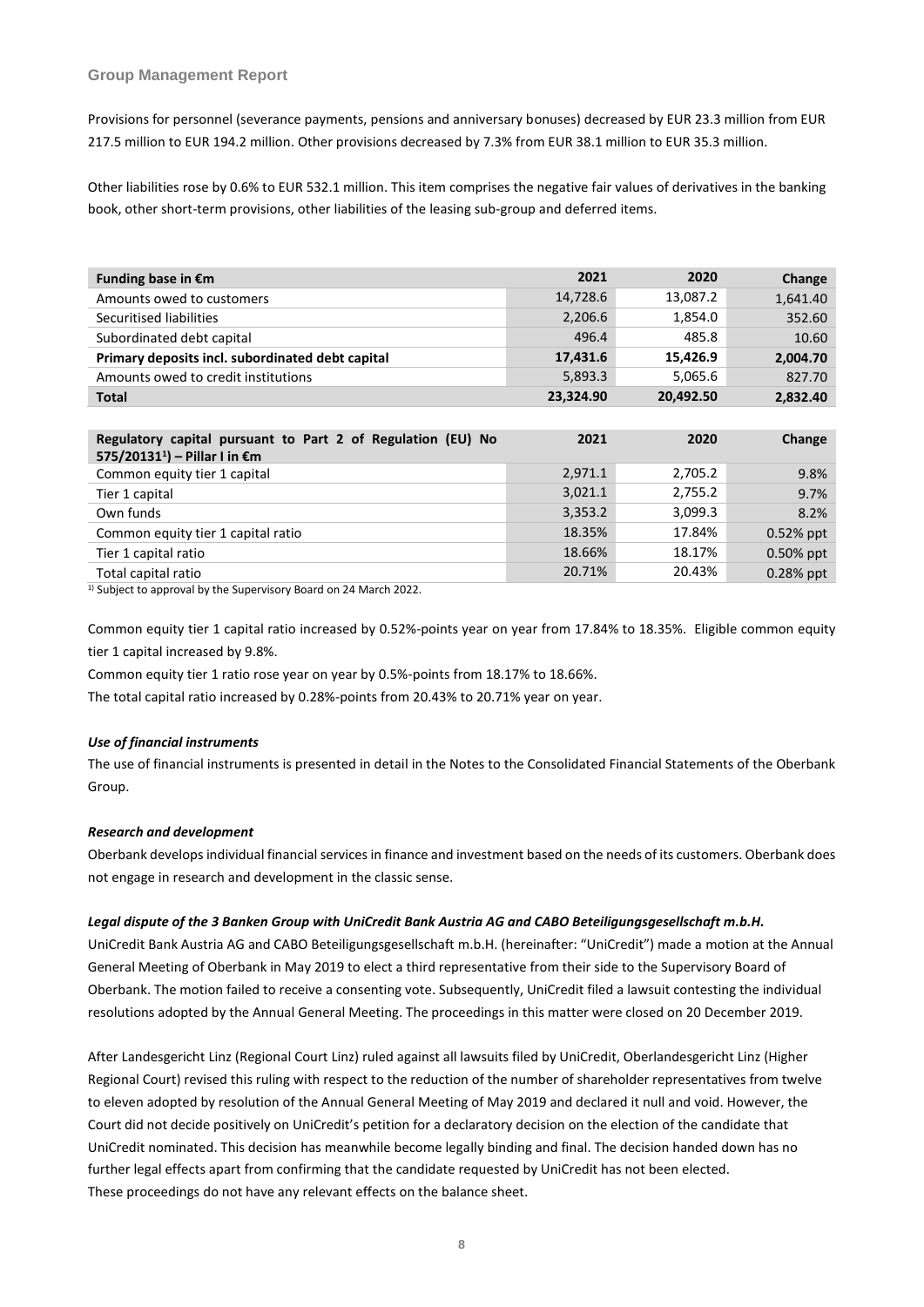**Group Management Report**

At the end of December 2019, UniCredit demanded that an extraordinary general shareholder's meeting of Oberbank be convened, which was held on 4 February 2020. The motions put forth by UniCredit (special audit of all capital increases of Oberbank since 1989, termination of arbitration proceedings with Generali-3Banken Holding) did not receive a consenting vote.

Also at the Annual General Meeting of 20 May 2020, UniCredit put forth motions requesting special audits, but these did not obtain a majority of the votes. On the one hand, UniCredit filed an action for annulment of these decisions. On the other, UniCredit filed for a special audit with the courts regarding the motion for a special audit made at the Annual General Meeting 2020 in connection with the capital increases of BKS Bank AG (hereinafter: BKS) and Bank für Tirol und Vorarlberg AG (hereinafter: BTV) in 2018, and with respect to several special audit matters rejected at the Annual General Meeting 2020. The petition for a special audit filed by UniCredit with a court of law was partially rejected by Landesgericht Linz and with respect to the rest of the matters, the proceedings were suspended until the pending civil proceedings regarding the action for annulment against the decisions adopted by the Annual General Meeting 2020 are resolved. The proceedings regarding the action for annulment were suspended until the preliminary questions regarding takeover law are clarified.

At the end of February 2020, UniCredit filed requests with the Takeover Commission to review if the shareholders' syndicate of 3 Banken Group violated the mandatory bid requirement under the Takeover Act. Oberbank is directly affected by these proceedings as a member of the syndicate with BVT and BKS. The syndicates of BTV and BKS were approved by the Takeover Commission by official notices issued in 2003 which are still valid today. UniCredit claims that the composition and decisionmaking processes of the syndicates have changed since then and that the syndicates have expanded their weighting in votes since the year 2003 to an extent that is of relevance under the Takeover Act so as to trigger a mandatory bid. From 27 September 2020 to 1 October 2020, three court hearings were held with extensive witness interviews before the Takeover Commission. The decision is still pending. After carefully reviewing the matter jointly with external experts, the Management Board believes that such an audit under the Takeover Act will not result in the obligation to make a mandatory bid. No challenges were raised against the resolutions of the Annual General Meeting of 11 May 2021.

At the end of June 2021, UniCredit filed new legal actions for an injunction ruling and declaratory judgment with Landgericht Linz. The purpose of these filings was to obtain a decision with respect to the resolutions of the Management Board of Oberbank on the execution of the last four capital increases of Oberbank and with respect to the resolutions to make payments to Generali 3Banken Holding AG for the capital increases of 3Banken stating that these were null and void, and to order the Management Board to refrain in future from making such payments or allocating shares to shareholders with mutual holdings with Oberbank with the scope of capital increases.

At the time of this writing, there was no date for a first hearing at Landgericht Linz, however, the legal actions against BTV filed simultaneously with Landgericht Innsbruck were rejected in their entirety in the first instance. After careful review, the Management Board of Oberbank does not expect any relevant effects on the balance sheet from these proceedings, just as for all other pending proceedings.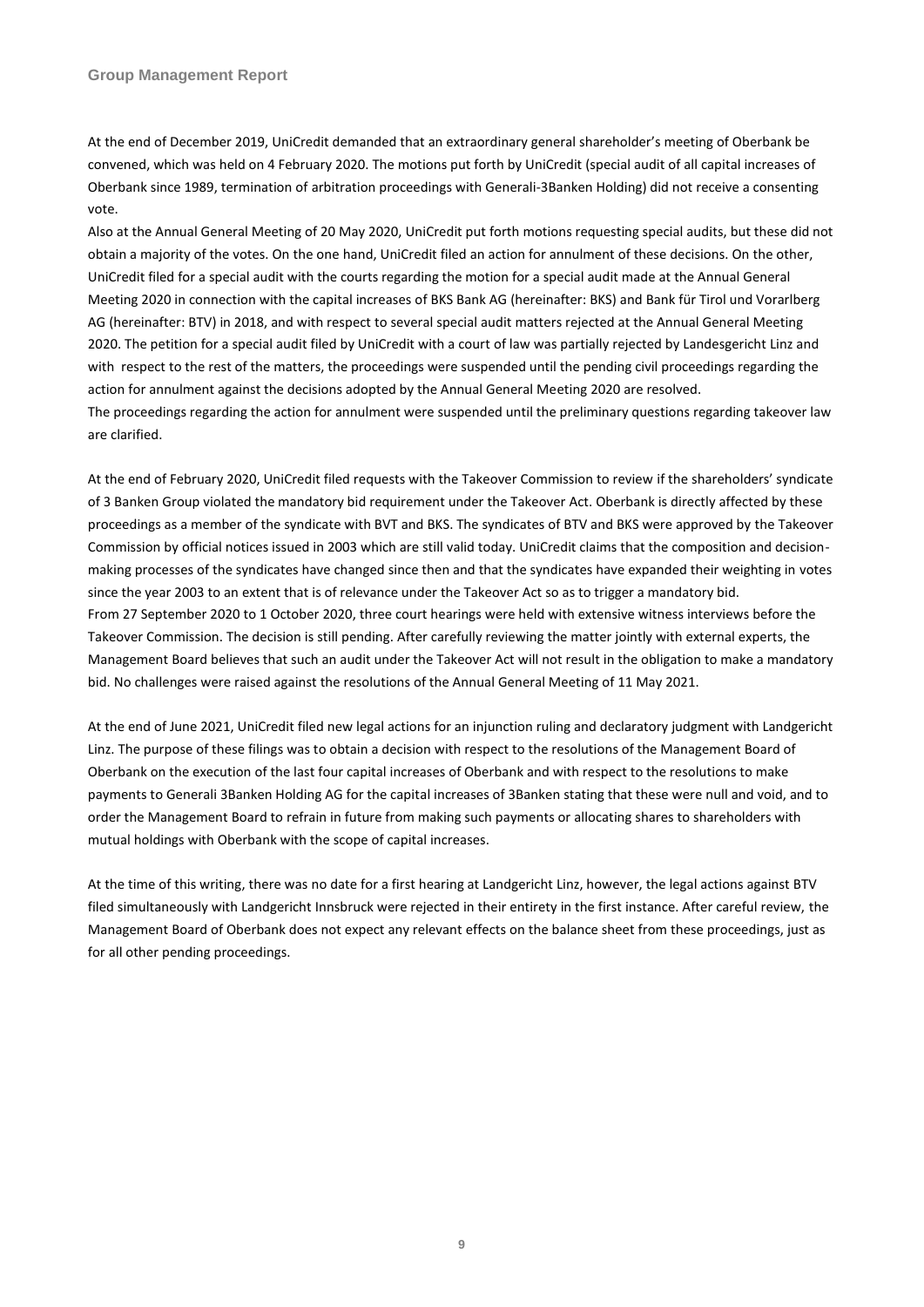#### **Group Management Report**

#### *Outlook for earnings in financial year 2022*

There are factors that heavily overshadow the positive economic outlook for 2022. One of the factors is the conflict between Russia and Ukraine. At present, it is certainly too early to make any well-founded statements on the effects of the acts of war, of the sanctions and, above all, on future economic developments. However, one thing is for certain. Commodity and energy prices will continue to rise or remain at the already very high level. These developments will have a lasting effect on inflation. Central banks will therefore adjust their interest rate and monetary policies. At the same time, credit risk will rise starting out from a currently very low level.

Therefore, equity, tier 1 capital and strategic liquidity will become even more important in future. These are the key indicators in which Oberbank already ranks among the best banks in Europe. Additionally, Oberbank's strategy of doing business only in countries with low political risk is proving very valuable. Oberbank does not have a credit exposure in Russia or Ukraine. As this conflict has only just begun, it is too early to make any reliable statements. Dependence on Russian commodities, especially Russian gas, is apparent.

This conflict will possibly result in an even steeper rise in investments in the area of sustainability. Large amounts of funds will be invested throughout Europe and also in Austria to reduce this dependence, especially on Russia. Currently, demand for retail and commercial loans is still good, but future developments are uncertain.

Due to the still very volatile market environment caused by increasing geopolitical tensions, uncertainties prevail regarding the valuation of securities and investees as well as credit risks, which makes it impossible to provide a precise outlook for overall earnings.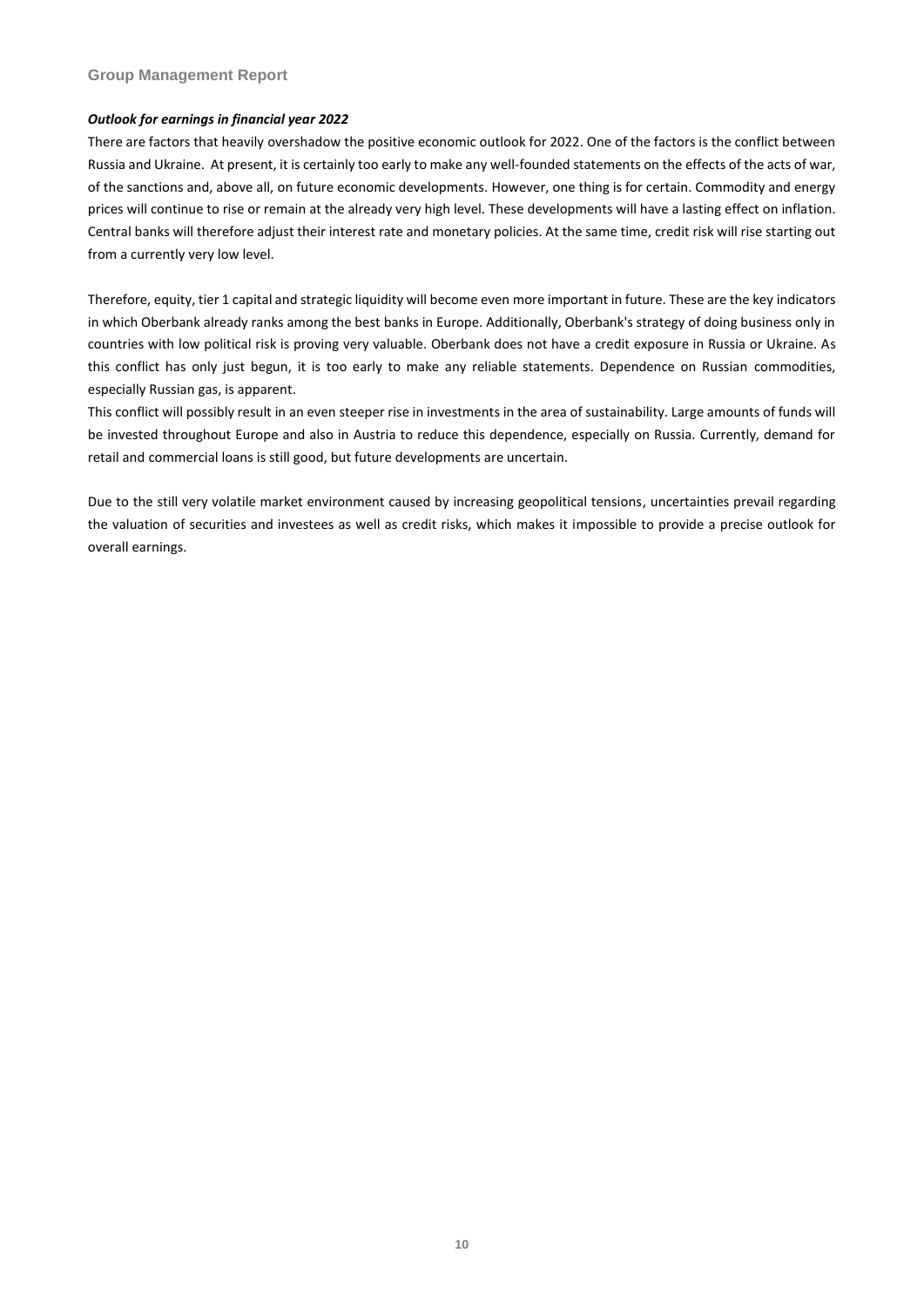#### *Share and shareholder structure*

Autonomy and independence are high priorities for Oberbank. This is achieved by robust earnings, a sound risk policy and shareholders with an interest in preserving the independence of Oberbank. No single shareholder of Oberbank AG is in a position to acquire a direct or indirect controlling interest. There is a syndicate agreement between BKS, BTV and Wüstenrot Genossenschaft for the purpose of protecting Oberbank's independence. Further stabilising elements are the shares owned by the employee foundation and long-time business partners like Wüstenrot and Generali.

#### *Oberbank AG ordinary shares 2021*

Oberbank's ordinary shares developed very soundly in the year 2021. The price trend was 8.29%. Including dividends, performance was 9.46%. Dividends for the financial year 2020 were EUR 0.75 per share divided into two payments (EUR 0.58, EUR 0.17). As the conditions precedent no longer apply on 31 December 2021 or earlier to Oberbank AG

- (i) regarding the Recommendation of the European Central Bank limiting dividend payouts (Recommendation of the European Central Bank of 15 December 2020 on dividend distributions during the coronavirus pandemic and repealing Recommendation ECB/2020/35 [ECB/2020/62]), and
- (ii) at the time the abovementioned conditions precedent were valid, there were no other statutory restrictions or other limiting recommendations from supervisory authorities that would have contradicted the distribution of a dividend in this amount,

the Management Board in execution of the corresponding resolution of the Annual General Meeting 2021 resolved to distribute on every eligible share a dividend of EUR 0.17 in addition to the originally possible EUR 0.58. With this dividend payment of a total of EUR 0.75, the price development in 2021 corresponded to the performance (price + dividend).

Market capitalisation of Oberbank AG was EUR 3,227.09 million at the end of 2021.

| Oberbank shares - key figures         | 2021       | 2020       |
|---------------------------------------|------------|------------|
| Number of ordinary no-par shares      | 35,307,300 | 35,307,300 |
| High, ordinary share in $\epsilon$    | 91.60      | 96.00      |
| Low, ordinary share in $\epsilon$     | 84.40      | 83.00      |
| Close, ordinary share in $\epsilon$   | 91.40      | 84.40      |
| Market capitalization in $\epsilon$ m | 3,227.09   | 2,978.74   |
| IFRS earnings per share in $\epsilon$ | 6.66       | 3.52       |
| Dividend per share in $\epsilon$      | $1.00^{1}$ | 0.75       |
| P/E ratio, ordinary shares            | 13.72      | 24.0       |

 $1$ The Management Board and Supervisory Board proposed the payout of a dividend of EUR 1.00 for the financial year 2021 to the Annual General Meeting 2022.

# *Steady appreciation*

Oberbank ordinary shares have been listed on the Vienna Stock Exchange since 1 July 1986 and their value has been rising steadily ever since. Shareholders who acquired Oberbank shares in 1986 and participated in all capital increases have earned an average yield of 8.84% per year (before capital gains tax) taking into account dividend distributions. Earnings per share rose significantly in 2022 from EUR 3.52 to EUR 6.66. Based on the shares' closing price, the price/earnings ratio (PER) for ordinary shares was 13.72. At the 142nd Annual General Meeting on 12 May 2022, the Board will recommend a dividend distribution of EUR 1.00 per qualifying share which is EUR 0.25 higher than in the preceding year.

Provided the Annual General Meeting approves, the proposal is to distribute a dividend of EUR 1.00 on every qualifying share from the net profit of EUR 35,521,878.02 reported in the financial statements for the period ended on 31 December 2021.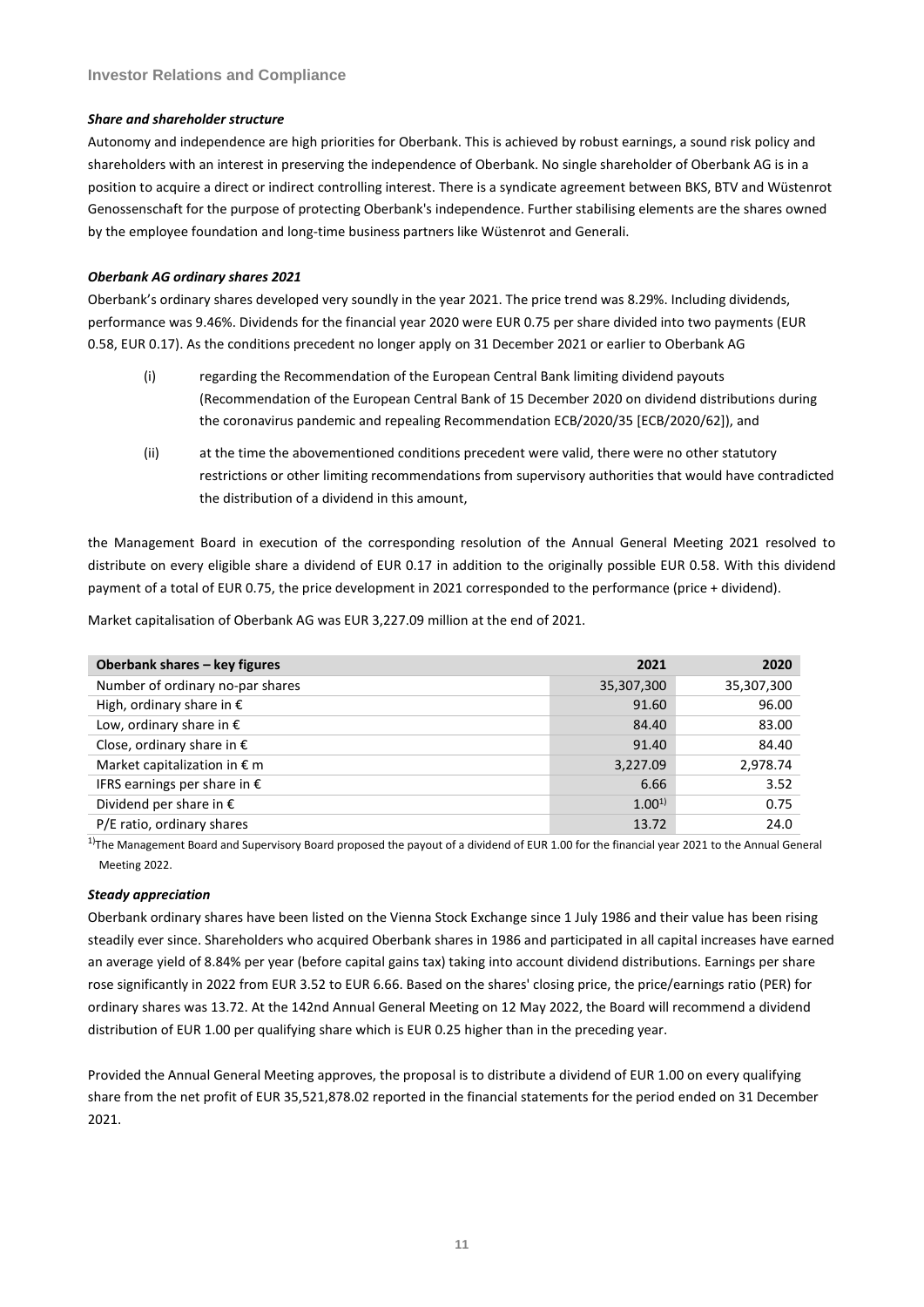#### *Oberbank's overall bank rating and mortgage-backed cover pool*

The rating grades assigned by Standard & Poor's did not change in 2021. Both the good overall bank rating of A (outlook: negative) and the highest rating grade of AAA (stable outlook) for our mortgage-backed cover pool confirm the stability of Oberbank.

#### *Oberbank issues*

With the first covered green bond issued by an Austrian bank and a senior non-preferred bond with volume of EUR 250 million each, Oberbank was again quite successful with its bond issues in the year 2021.

The covered bond has a maturity of ten years and the senior non-preferred bond of eight years. The two issues were substantially oversubscribed. In 2021, a total of EUR 550.3 million in bonds were issued. Securitised liabilities rose by EUR 351.9 million or 19% to EUR 2,207.8 million.

Supplementary capital (tier 2) including subordinated capital increased by EUR 17.5 million or 3.8% to EUR 480.6 million due to bond issues and the redemption of subordinate and supplementary capital bonds.

| Shareholders of Oberbank as at 31 December 2021                                  | Total  |
|----------------------------------------------------------------------------------|--------|
| Bank für Tirol und Vorarlberg Aktiengesellschaft, Innsbruck<br>(incl. BTV 2000)* | 16.15% |
| BKS Bank AG, Klagenfurt<br>(incl. subordinating syndicate with BVG)**            | 14.79% |
| Wüstenrot Wohnungswirtschaft reg. Gen.m.b.H., Salzburg                           | 4.50%  |
| Generali 3 Banken Holding AG, Vienna                                             | 1.62%  |
| Employees                                                                        | 4.26%  |
| CABO Beteiligungsgesellschaft m.b.H., Wien                                       | 23.76% |
| UniCredit Bank Austria AG, Wien                                                  | 3.41%  |
| Free float                                                                       | 31.51% |

\* BTV 2000 Beteiligungsverwaltungsgesellschaft m.b.H. (BTV 2000), a 100% consolidated subsidiary of Bank für Tirol und Vorarlberg Aktiengesellschaft, owns a stake of 2.62% in Oberbank AG.

\*\* Beteiligungsverwaltung Gesellschaft m.b.H. (BVG) owns a stake of 0.58% in Oberbank AG.

The share capital of Oberbank is divided into 35,307,300 ordinary registered shares, which are listed on the Vienna Stock Exchange under ISIN AT0000625108.

The largest individual shareholder is CABO Beteiligungsgesellschaft m.b.H., a 100% consolidated subsidiary of UniCredit Bank Austria. Free float (31.51% of Oberbank ordinary shares) is held by companies, institutional investors and private investors.

#### *Investor relations and communication*

Oberbank informs shareholders in detail about its financial position and earnings performance in its quarterly and annual reports. The website www.oberbank.at also provides a continuous flow of information. The invitation to the Annual General Meeting encourages shareholders to seek direct contact with the members of the Management Board and the Supervisory Board. Potentially price-sensitive events are disclosed through the euro ad hoc system under "Insider Information".

#### *Investor Relations:* Gerhard Braun

Phone: +43 732 78 02 ext. 37247 gerhard.braun@oberbank.at www.oberbank.at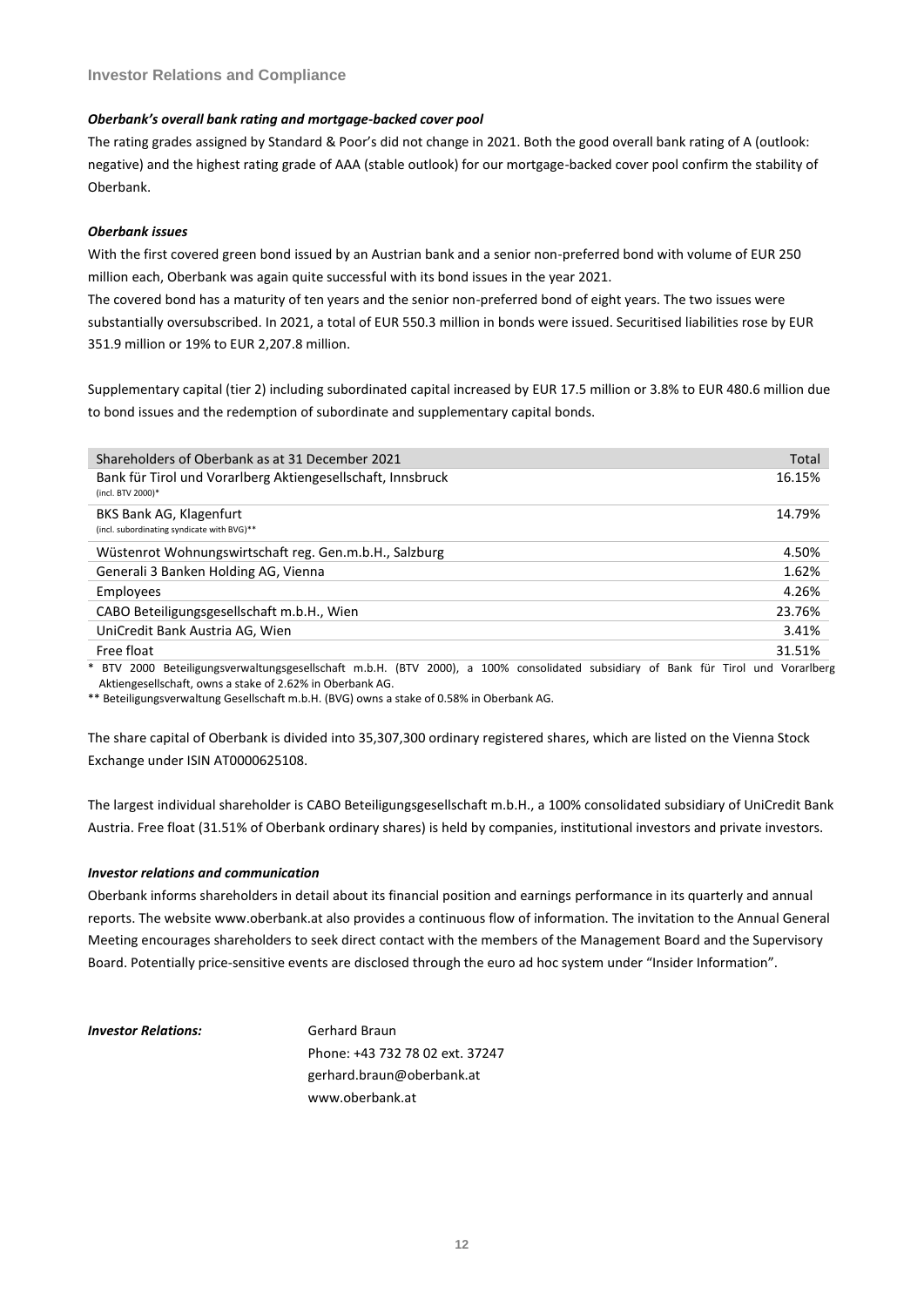**Investor Relations and Compliance**

| <b>Financial calendar 2022</b>                                        |              |
|-----------------------------------------------------------------------|--------------|
| Online publication of the Annual Report 2021                          | 5 April 2022 |
| Publication of the Annual Report 2021 in the Official Gazette "Wiener | 5 April 2022 |
| Date of record for Oberbank shares                                    | 7 May 2022   |
| 142nd Annual General Meeting of the shareholders of Oberbank AG       | 17 May 2022  |
| Ex dividend day – dividend for the financial year 2021                | 20 May 2022  |
| Record date – dividend for the financial year 2021                    | 23 May 2022  |
| Dividend payout day - dividend for the financial year 2021            | 24 May 2022  |
|                                                                       |              |
| <b>Publication of quarterly reports</b>                               |              |
| Q <sub>1</sub>                                                        | 19 May 2022  |
| HY <sub>1</sub>                                                       | 25 Aug. 2022 |

Q1-Q3 2022 25 Nov. 2022

#### **Directors' Dealings**

Persons discharging managerial responsibilities at an issuer and persons closely related with such persons shall notify the issuer and FMA of every transaction conducted for their own account relating to the shares or debt instruments of that issuer or to derivatives or other financial instruments linked thereto (Article 19 (1) MAR). The issuer must subsequently make the report public pursuant to Article 19 (3) Market Abuse Regulation. Oberbank AG published 38 such reports through the euro-adhoc-system in 2021.

#### **Compliance (Banking Act)**

Since 1 September 2018, banks have been under the obligation to keep written records on relevant principles and procedures for discovering and mitigating risks caused by violations of the supervisory provisions by Management Board members, Supervisory Board members and by employees. Furthermore, since 1 January 2019 it has been mandatory and of extreme importance for banks to set up a permanent, effective and independent compliance function with direct access to the management (hereinafter: compliance function under the Banking Act). A person with the appropriate qualifications must be appointed to the position of head of compliance under the Banking Act.

The equipment and staff of the compliance function under the Banking Act is commensurate with the company's size as well as with the type, scope, complexity and risk of the business activity of Oberbank. The staff employed in this function has the corresponding knowledge, capabilities and experience in the area of compliance under the Banking Act. The qualification of employees is maintained on an ongoing basis and a strong focus is placed on continuing education for employees. Activities in the compliance unit under the Banking Act are supported by high-quality IT tools. An information service unit is responsible for providing updates on supervisory requirements on an ongoing basis. Revision-proof workflows are used to evaluate the company-specific application of the new regulations and to facilitate processing by the competent departments.

The permanent and centralized surveillance of the new supervisory rules by the compliance office under the Banking Act and the timely implementation by the relevant expert departments make it possible to develop forward-looking projections for projects, and to plan resources and budgets at Oberbank and to implement new processes and interfaces as required. The BWG compliance unit screened 726 standards during the reporting period and processed them a total of 1770 times. 277 data sets were classified as applicable by the departments, 52 of which were presented in the monthly monitoring report based on materiality analysis to the Management Board based. The implementation of 35 of these materiality standards was completed in 2021.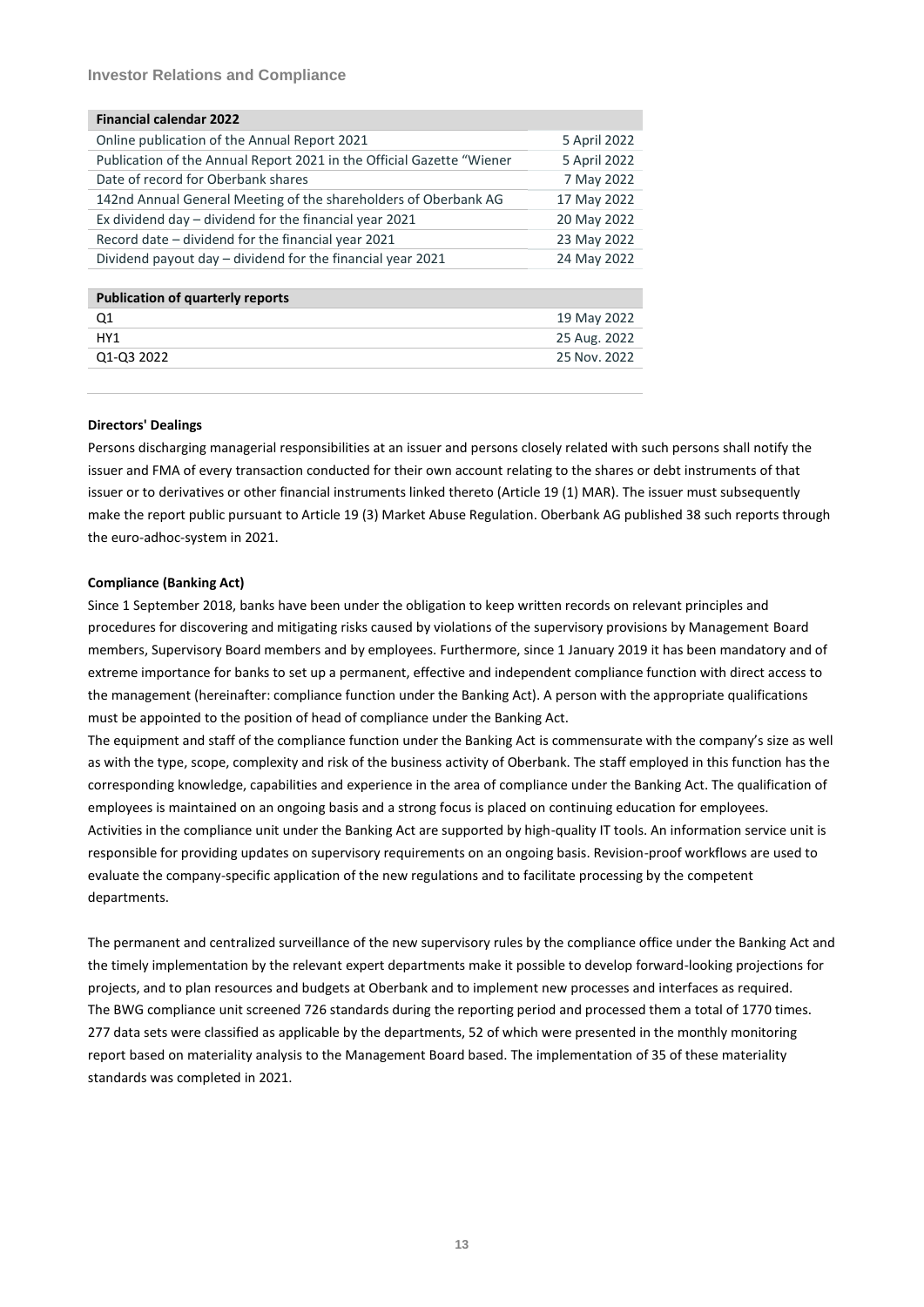#### **Investor Relations and Compliance**

#### **Compliance (Securities Supervision Act)**

Credit institutions are under the obligation to ensure that their organisation and workflows are commensurate with their structure and business activities, and must also guarantee ongoing monitoring of the proper execution of investment services and ancillary investment services.

To discover potential violations of statutory provisions, Oberbank uses an computer-aided compliance tool to help mitigate risk by quickly and specifically revealing instances of malversation in exchange trading, in particular, market manipulation and insider dealings, and violations of the duty of due diligence in connection with the securities business.

The tool permits proactive monitoring through ad hoc and regular evaluations and helps to avoid reputational damage and monetary loss. Furthermore, this IT tool also maintains the lists and records that must be kept by law, such as insider lists, blocking and watch lists, areas of confidentiality, and the register of conflicts of interest. This IT tool thus enables the professional management of (potential) securities compliance incidents by documenting all incidents seamlessly, centrally and without delay. Additionally, a compliance conflict of interests matrix is administrated and updated as needed. Oberbank also has an extensive internal set of rules and regulations on securities compliance in place (Compliance Manual). The Compliance Manual contains a description of general organisational aspects as well as detailed information on the compliance rules and regulations relating to investment activities and the capital market.

The Compliance Manual is published internally on the internal intranet and is therefore available at all times to all employees. The employees of Oberbank are under the obligation to comply with the rules and regulations in this Manual and their attention is drawn to the sanctions under criminal law and labour law in the event of violations of these rules and regulations; they also receive the training courses on a regular basis. The training courses include mandatory annual webbased training courses as well as e-learning courses and regular attendance courses. In 2021, in-person events were held as online events due to the coronavirus pandemic.

Therefore, this ensures that Oberbank meets its statutory obligations to install and maintain effective rules, systems and procedures for the discovery and reporting of suspicious securities orders and transactions.

#### **Findings of the Securities Compliance Audits**

Starting out from an evaluation of the securities compliance risk within the scope of a risk analysis, Oberbank has created a risk-based monitoring programme for investment services and investments activities. The risk-based monitoring activities defined therein have been fully executed and the results have been reported to the responsible expert departments. In the year 2021, Oberbank did not report any suspicious securities orders or transactions to the Financial Market Authority (FMA) on the grounds of market abuse.

#### **Anti-money laundering compliance**

Oberbank is aware of its responsibility for complying with regulatory requirements for the prevention of money laundering and terrorism financing, and makes constant efforts to optimise measures and processes in this area. These include, among other things, conducting automatic and manual audits of the customer base and of transactions, the ascertainment and checking of the economic beneficiaries according to the relevant provisions of the Beneficial Owners Register Act (WiEReG), checking and updating of customer data, checking potential high-risk customers with respect to money laundering before opening transactions subject to approval, checking the PEP and sanctions status as well as providing service-oriented advice and training to Oberbank employees. The priorities in the year 2021 were the further optimisation of internal rules and regulations, the modernisation of training media for all employees, the sales-based design and digitization of workflows and processes as well as the optimization of cross-border collaboration between the responsible parties for the prevention of money laundering and sanctions on international markets and the central Compliance Department. Special attention was given to the current status and integrity of the customer data of existing customers, which was also the object of special monitoring and reporting.

The regular further education and training of all employees is ensured by in-person training courses and web-based training courses. All employees of Oberbank must complete these courses with a positive grade.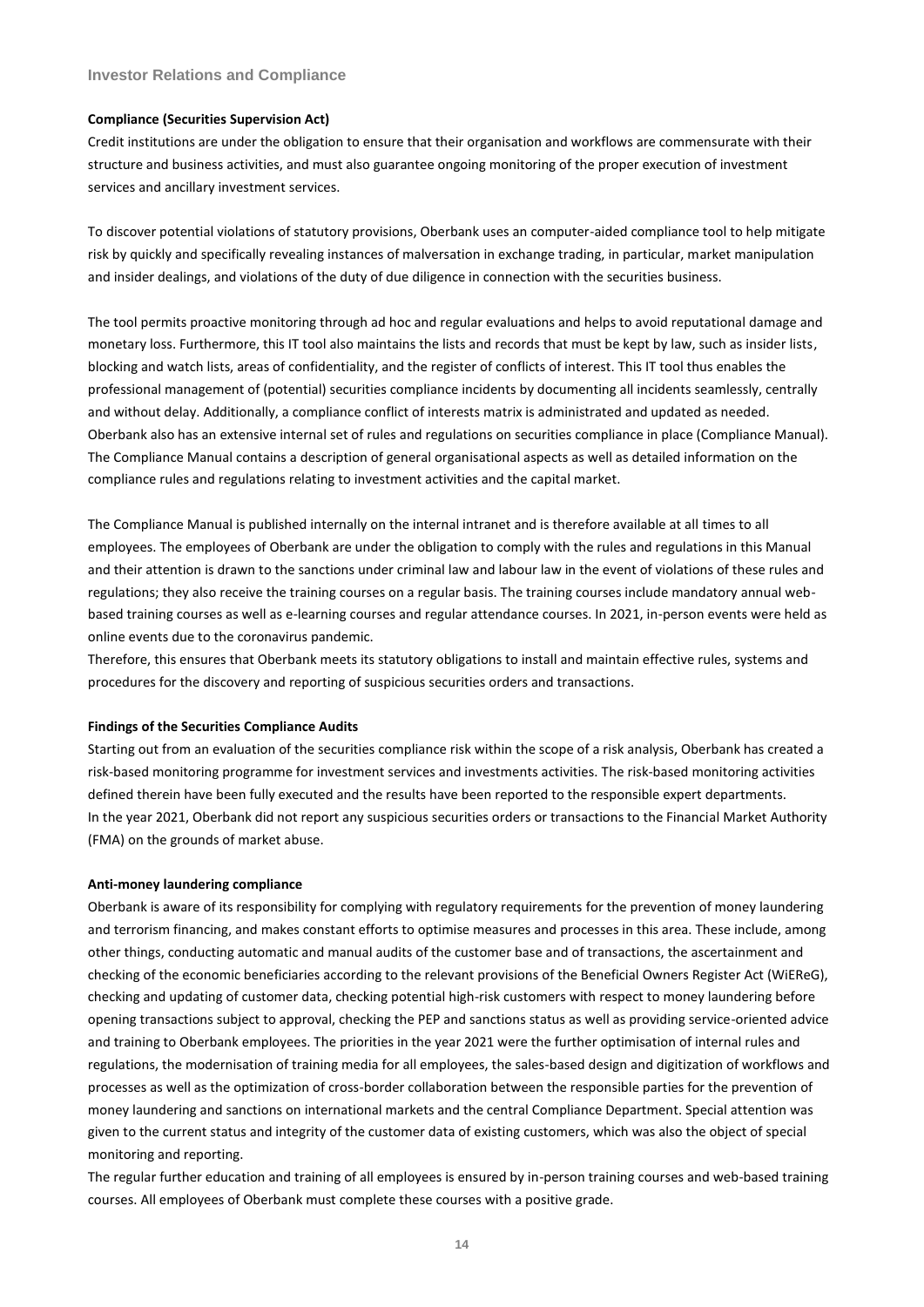#### **Investor Relations and Compliance**

All instructions, checklists and FAQs are available to sales staff and drafted to meet the principle of "clearly understandable, compact presentation, and easy to use". These are updated on an ongoing basis to secure high quality in the fight against money laundering and terrorism financing. Specifically, topics such as authorisations relating to the prevention of money laundering, identification and verification of beneficial owners of various types of companies, obtaining and updating knowyour-customer information as well as plausibility checks and proof of the origin of funds are dealt with. The close cooperation between the international branches and subsidiaries, on the one hand, and headquarters in Linz, on the other, was intensified in 2021. The focus was on standardising reporting and control, and on the development of rules and regulations for the entire Group. This ensures uniform standards for Group-wide strategies and procedures at the highest level and according to the strictest standards.

#### **Fraud Prevention**

In accordance with the Guidelines of the European Banking Authority (EBA), Oberbank uses a dedicated IT tool for the prevention of fraud in payment services. This IT tool automatically stops suspicious transactions which are then are carefully reviewed. Only after a positive outcome of the review are the transactions released. In the financial year 2021, a number of 138,268 transactions were classified as conspicuous by the IT tool. Of these, 23,170 cases required a confirmation of approval from the customers. Oberbank also has an extensive internal set of rules and regulations to fight fraud. These rules contain detailed descriptions of the different types of fraud and the corresponding preventive measures taken within Oberbank. The Fraud Prevention Policy is available to all employees on the intranet and is therefore available for viewing at any time. Employees must complete obligatory web-based training or e-learning courses every year on the relevant topics. In 2021, no in-person attendance events took place due to the coronavirus pandemic. In the financial year 2021, Oberbank was able to prevent a potential loss to customers due to fraud in an amount of EUR 1,126,626.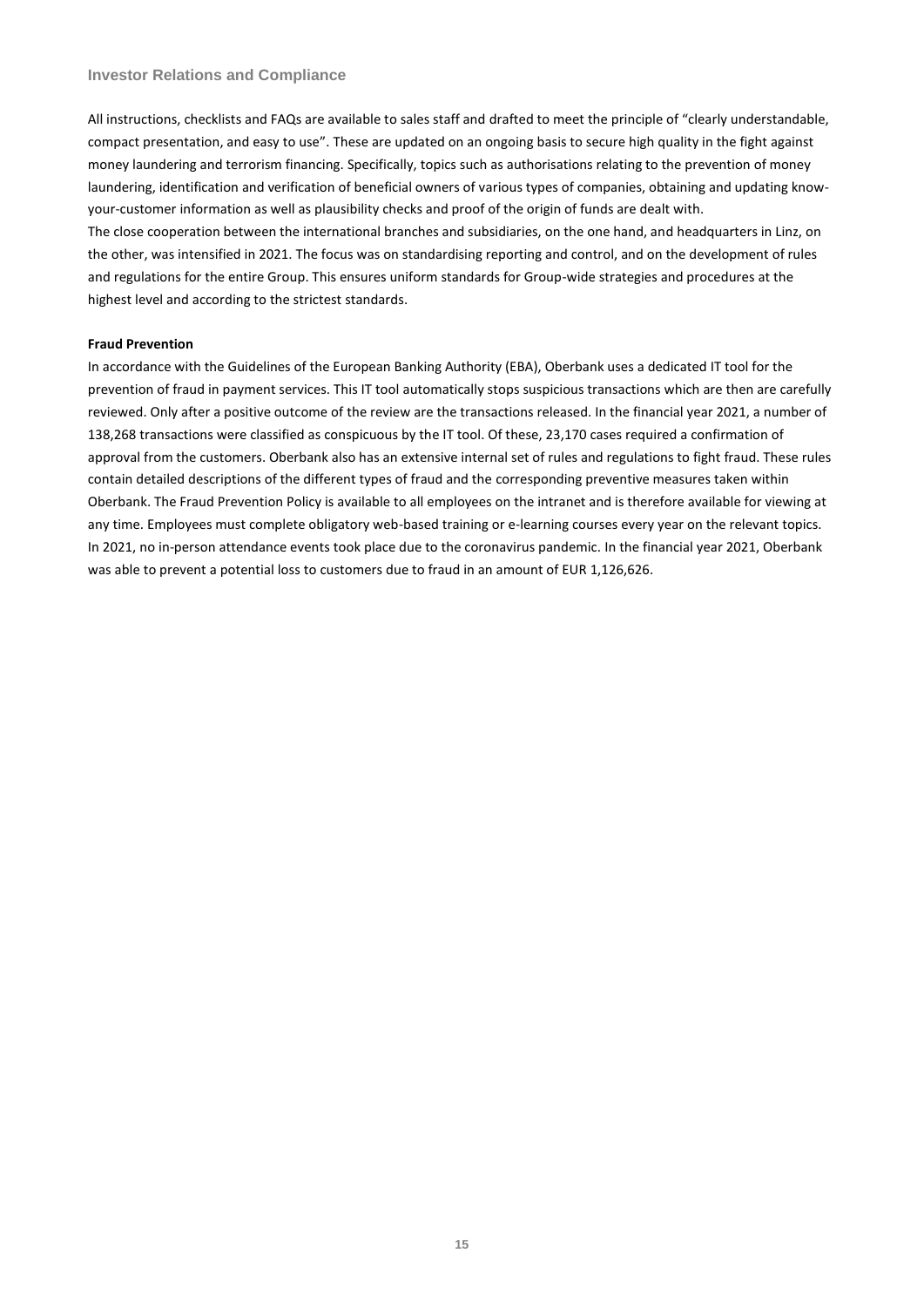#### **Segment Report**

| Corporate and Business Banking in €m                    | 2021     | 2020     | Change       |
|---------------------------------------------------------|----------|----------|--------------|
| Net interest income                                     | 275.2    | 262.5    | 4.8%         |
| Income from entities recognised using the equity method |          |          |              |
| Charges for losses on loans and advances                | $-24.4$  | $-35.2$  | $-30.6%$     |
| Net commission income                                   | 106.9    | 89.4     | 19.6%        |
| Net trading income                                      | $-1.0$   | 1.4      |              |
| Administrative expenses                                 | $-161.0$ | $-160.4$ | 0.4%         |
| Other operating income                                  | $-2.1$   | 5.4      |              |
| Extraordinary profit/loss                               |          |          |              |
| Profit for the year before tax                          | 193.5    | 163.1    | 18.7%        |
| Contribution to profit for the year before tax          | 68.7%    | 97.4%    | $-28.7%$ ppt |
| Average credit and market risk equivalent (Banking Act) | 10,983.3 | 10,602.0 | 3.6%         |
| Segment assets                                          | 14,736.0 | 13,852.0 | 6.4%         |
| Segment liabilities                                     | 10,765.7 | 9,276.1  | 16.1%        |
| Average allocated equity                                | 1,892.6  | 1,725.7  | 9.7%         |
| Return on equity before tax (RoE)                       | 10.2%    | 9.5%     | $0.7\%$ ppt  |
| Cost/income ratio                                       | 42.5%    | 44.7%    | $-2.2%$ ppt  |

#### *Overview of business performance in 2021*

In Corporate and Business Banking, the profit for the year rose by 18.7% to EUR 193.5 million in 2021.

Net interest income increased by 4.8% to EUR 275.2 million, and net commission income by 19.6% to EUR 106.9 million.

Charges for losses on loans and advances decreased to EUR 24.4 million after EUR 35.2 million in the preceding year.

Administrative expenses rose by 0.4% to EUR 161.0 million, while other operating income was EUR -2.1 million after EUR 5.4 million in the preceding year.

RoE rose to 10.2%, and the cost/income ratio improved to 42.5%.

| Personal Banking in €m                                  | 2021     | 2020    | Change       |
|---------------------------------------------------------|----------|---------|--------------|
| Net interest income                                     | 64.4     | 62.3    | 3.4%         |
| Income from entities recognised using the equity method |          |         |              |
| Charges for losses on loans and advances                | $-3.7$   | $-0.2$  | >100%        |
| Net commission income                                   | 85.1     | 81.3    | 4.7%         |
| Net trading income                                      | 0.0      | 0.0     |              |
| Administrative expenses                                 | $-101.6$ | $-90.9$ | 11.8%        |
| Other operating income                                  | 7.0      | 3.9     | 80.7%        |
| Extraordinary profit/loss                               |          |         |              |
| Profit for the year before tax                          | 51.2     | 56.4    | $-9.3%$      |
| Contribution to profit for the year before tax          | 18.1%    | 33.7%   | $-15.5%$ ppt |
| Average credit and market risk equivalent (Banking Act) | 2,054.6  | 1,948.6 | 5.4%         |
| Segment assets                                          | 4,104.7  | 3,795.8 | 8.1%         |
| Segment liabilities                                     | 6,976.5  | 6,558.7 | 6.4%         |
| Average allocated equity                                | 354.0    | 317.2   | 11.6%        |
| Return on equity before tax (RoE)                       | 14.4%    | 17.8%   | $-3.4\%$ ppt |
| Cost/income ratio                                       | 64.9%    | 61.6%   | 3.3% ppt     |

#### *Overview of business performance in 2021*

In Corporate and Business Banking, the profit for the year declined by 9.3% to EUR 51.2 million in 2021.

Net interest income rose by 3.4% to EUR 64.4 million and net fee and commission income was up by 4.7% to EUR 85.1 million. Charges for losses on loans and advances amounted to EUR 3.7 million after EUR 0.2 million in the preceding year. Administrative expenses were 11.8% higher year on year at EUR 101.6 million and other operating income was EUR 7.0 million after EUR 3.9 million in the preceding year.

RoE decreased in Retail Banking to 14.4%, and the cost/income ratio deteriorated to 64.9%.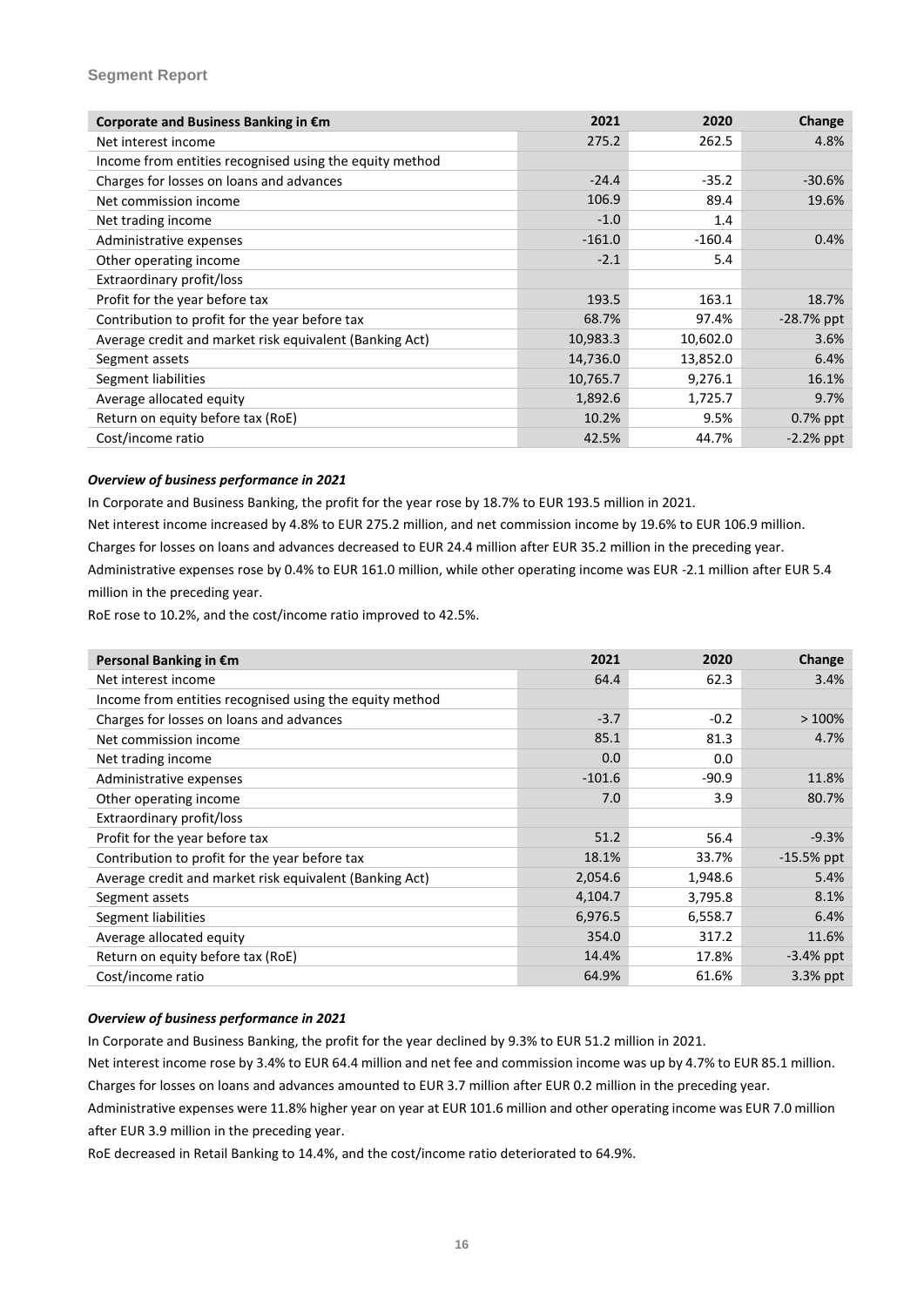#### **Segment Report**

| Financial Markets in $\epsilon$ m                       | 2021    | 2020    | Change        |
|---------------------------------------------------------|---------|---------|---------------|
| Net interest income                                     | 6.4     | 12.1    | $-46.6%$      |
| Income from entities recognised using the equity method | 100.1   | $-8.0$  |               |
| Charges for losses on loans and advances                | $-7.5$  | $-6.4$  | 17.2%         |
| Net commission income                                   | 0.0     | 0.0     |               |
| Net trading income                                      | 8.7     | 0.1     | $>100\%$      |
| Administrative expenses                                 | $-10.0$ | $-9.2$  | 8.9%          |
| Other operating income                                  | 0.5     | 6.7     | $-92.5%$      |
| Extraordinary profit/loss                               |         |         |               |
| Profit for the year before tax                          | 98.3    | $-4.8$  |               |
| Contribution to profit for the year before tax          | 34.9%   | $-2.8%$ | 37.7% ppt     |
| Average credit and market risk equivalent (Banking Act) | 5,390.1 | 5,608.4 | $-3.9%$       |
| Segment assets                                          | 8,595.4 | 6,681.1 | 28.7%         |
| Segment liabilities                                     | 9,285.8 | 8,091.7 | 14.8%         |
| Average allocated equity                                | 928.8   | 912.9   | 1.7%          |
| Return on equity before tax (RoE)                       | 10.6%   | n.a.    |               |
| Cost/income ratio                                       | 8.6%    | 84.7%   | $-76.1\%$ ppr |

#### *Overview of business performance in 2021*

In the Financial Markets segment, net interest income dropped by 46.6% to EUR 6.4 million, and income from investments accounted for by the equity method was EUR 100.1 million after EUR -8.0 million in the preceding year.

Charges for losses on loans and advances rose by 17.2% to EUR 7.5 million.

Trade income rose to EUR 8.7 million after EUR 0.1 million in the preceding year. Other operating income dropped to EUR 0.5 million after EUR 6.7 million in the preceding year.

In Financial Markets, net profit was EUR 98.3 million after EUR -4.8 million in the preceding year.

RoE rose to 10.6%, and the cost/income ratio decreased to 8.6%.

#### **Other**

The segment "Other" encompasses income and expense items that cannot be meaningfully assigned to any of the other segments, including overheads classified as staff costs and other administrative expenses as well as depreciation and amortisation.

The shortfall for the year before tax in 2021 in the segment Other was EUR -61.1 million after EUR -47.2 million in the preceding year.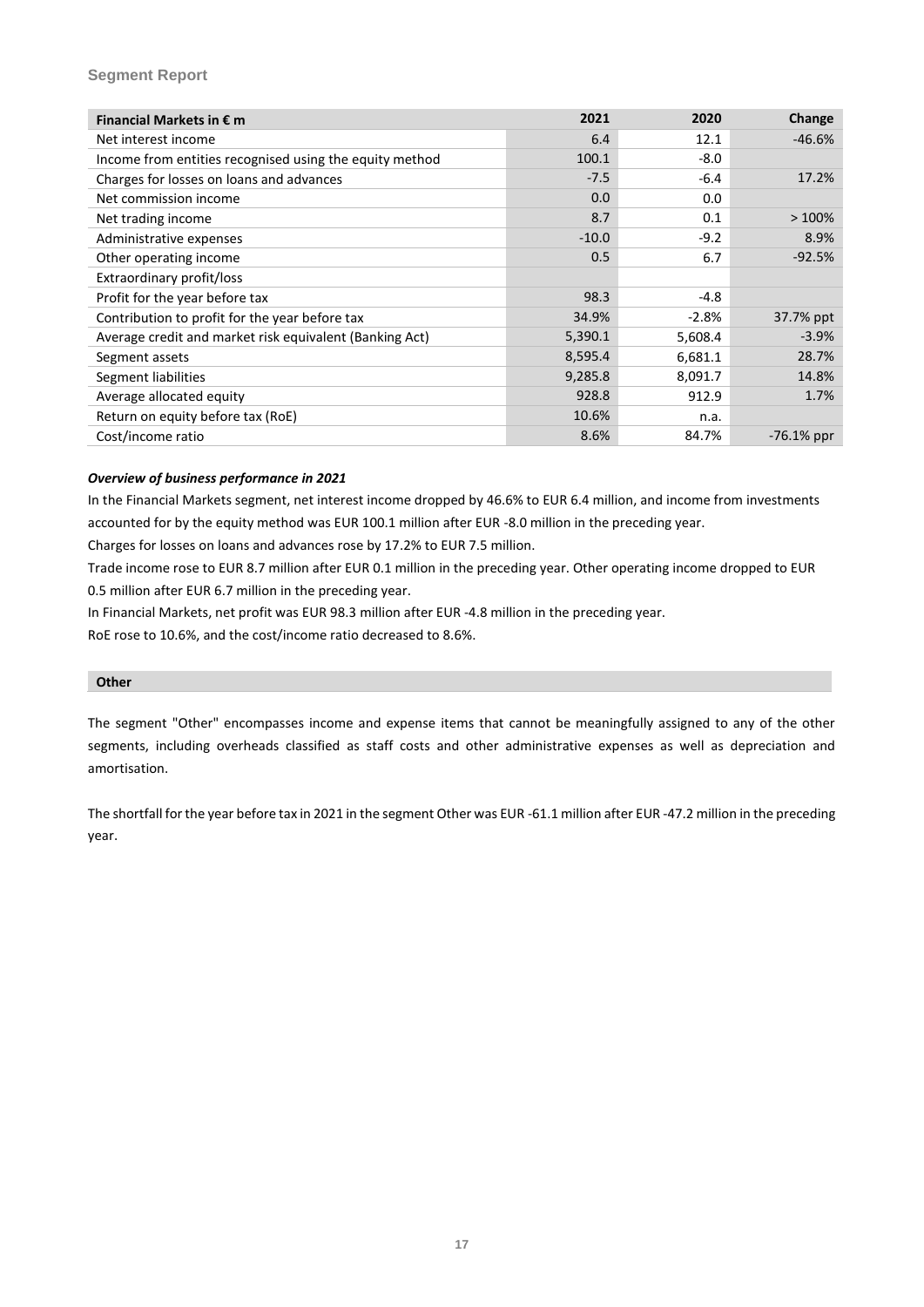# *Statement of comprehensive income for the financial year 2021*

| Consolidated income statement in $\epsilon$ k       |      |            |            | Change          | Change     |
|-----------------------------------------------------|------|------------|------------|-----------------|------------|
|                                                     |      | 2021       | 2020       | in $\epsilon$ k | in $%$     |
| 1. Interest and similar income                      |      | 389,287    | 417,455    | $-28,168$       | $-6.7$     |
| a) Interest income (effective interest rate         |      |            |            |                 |            |
| method)                                             |      | 368,102    | 397,235    | $-29,133$       | $-7.3$     |
| b) Other net interest income                        |      | 21,185     | 20,220     | 965             | 4.8        |
| 2. Interest and similar expenses                    |      | $-43,230$  | $-80,526$  | 37,296          | $-46.3$    |
| Net interest income                                 | (3)  | 346,057    | 336,929    | 9,128           | 2.7        |
| 3. Profit from entities recognised using the equity |      |            |            |                 |            |
| method                                              | (4)  | 100,133    | $-8,015$   | 108,148         | $> -100$   |
| 4. Charges for losses on loans and advances         | (5)  | $-35,713$  | $-41,830$  | 6,117           | $-14.6$    |
| 5. Net commission income                            |      | 212,828    | 190,860    | 21,968          | 11.5       |
| 6. Net commission expenses                          |      | $-20,877$  | $-20,186$  | $-691$          | 3.4        |
| Net fee and commission income                       | (6)  | 191,951    | 170,674    | 21,277          | 12.5       |
| 7. Net trading income                               | (7)  | 7,764      | 1,452      | 6,312           | >100.0     |
| 8. Administrative expenses                          | (8)  | $-313.568$ | $-294.924$ | $-18.644$       | 6.3        |
| 9. Other operating income                           | (9)  | $-14,737$  | 3,214      | $-17,951$       | $> -100.0$ |
| a) Net income from financial assets - FV/PL         |      | 5,398      | 8,531      | $-3,133$        | $-36.7$    |
| a) Net income from financial assets - FV/OCI        |      | $-1,195$   | $-192$     | $-1,003$        | >100       |
| a) Net income from financial assets - AC            |      | 21         | 765        | $-744$          | $-97.3$    |
| d) Other operating income                           |      | $-18,961$  | $-5,890$   | $-13,071$       | >100.0     |
| Profit for the year before tax                      |      | 281,887    | 167,500    | 114,387         | 68.3       |
| 10. Income taxes                                    | (10) | $-47,239$  | -43,987    | $-3,252$        | 7.4        |
| Profit for the year after tax                       |      | 234,648    | 123,513    | 111,135         | 90.0       |
| of which attributable to equity holders of the      |      |            |            |                 |            |
| parent company and to the owners of additional      |      |            |            |                 |            |
| equity components                                   |      | 233,449    | 122,394    | 111,055         | 90.7       |
|                                                     |      |            |            |                 |            |
| of which attributable to non-controlling interests  |      | 1,199      | 1,119      | 80              | 7.1        |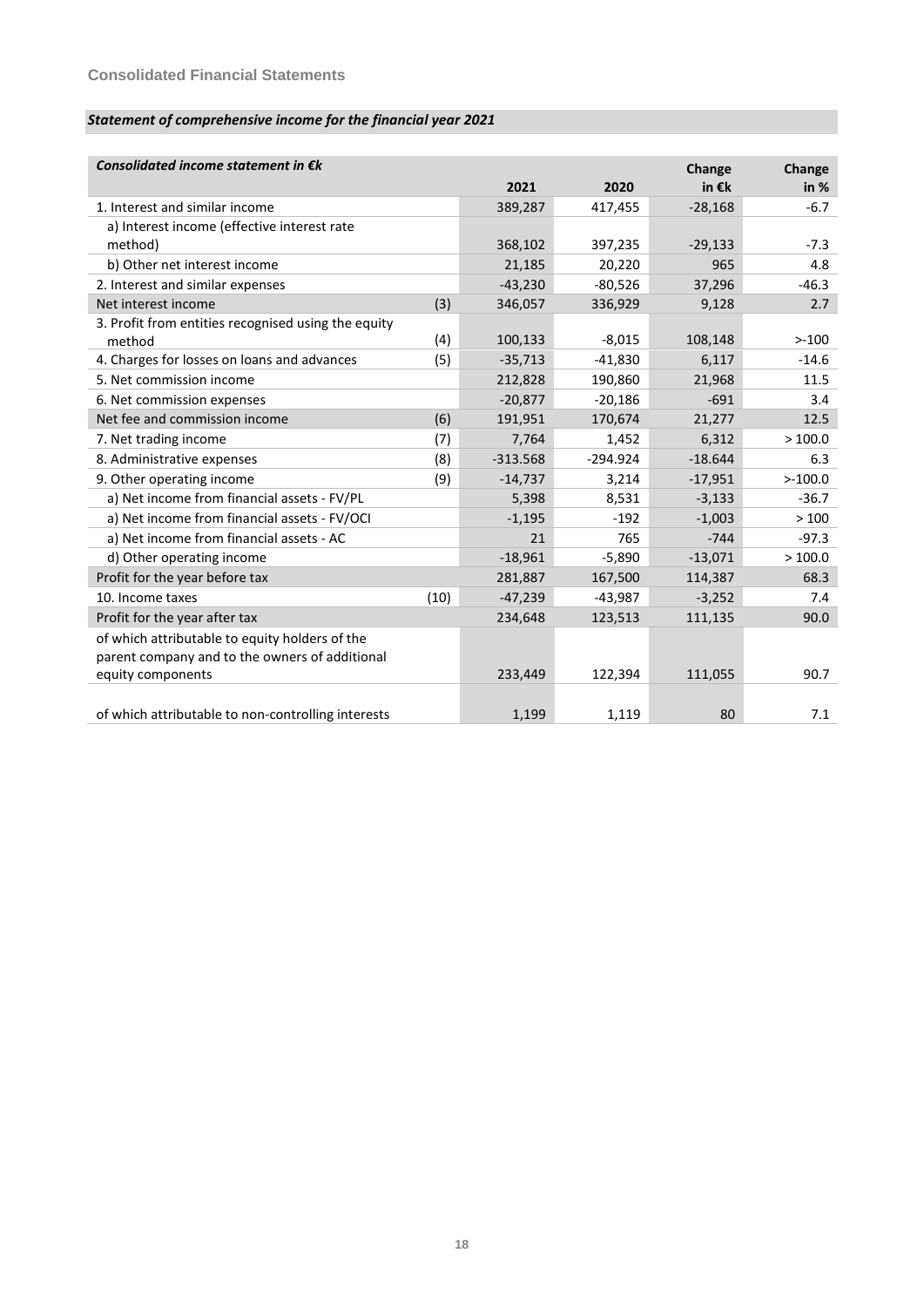| Other comprehensive income in €k                                              | 2021      | 2020      |
|-------------------------------------------------------------------------------|-----------|-----------|
| Profit for the year after tax                                                 | 234,648   | 123,513   |
|                                                                               |           |           |
| Items not reclassified to profit or loss for the year                         | 55,234    | $-4.670$  |
| +/- Actuarial gains/losses IAS 19                                             | 17,147    | $-7,654$  |
| +/- Deferred taxes on actuarial gains/losses IAS 19                           | $-4,287$  | 1,913     |
| +/-Share from entities recognised using the equity method                     | 11,149    | $-471$    |
| +/- Value changes in own credit risk recognised in equity IFRS 9              | $-17,377$ | 20,867    |
| +/-Deferred tax on changes recognised in equity for own credit risk IFRS 9    |           |           |
|                                                                               | 4,344     | $-5,217$  |
| +/- Value changes in equity instruments recognised in equity IFRS 9           | 58,866    | 625       |
| +/-Deferred tax on value changes in equity instruments recognised in equity   |           |           |
| IFRS <sub>9</sub>                                                             |           |           |
|                                                                               | $-14,608$ | $-14,734$ |
|                                                                               |           |           |
| Items reclassified to profit or loss for the year                             | 5,981     | $-11,341$ |
| +/- Value changes recognised in equity for debt securities IFRS 9             | $-107$    | $-1,563$  |
| Amounts recognised in equity                                                  | $-37$     | $-1,457$  |
| Reclassification adjustments                                                  | $-70$     | $-106$    |
| +/-Deferred tax on value changes recognised in equity for debt instruments    |           |           |
| IFRS 9                                                                        | 26        | 390       |
| Amounts recognised in equity                                                  | 9         | 364       |
| Reclassification adjustments                                                  | 17        | 26        |
| +/-Exchange differences                                                       | 3,736     | $-4,298$  |
| +/-Share from entities recognised using the equity method                     | 2,326     | $-5,871$  |
|                                                                               |           |           |
| Total income and expenses recognised directly in equity                       | 61,215    | $-16,011$ |
| Total comprehensive income for the period from net profit and income/expenses |           |           |
| recognised in equity                                                          | 295,863   | 107,502   |
| of which attributable to equity holders of the parent company and to the      |           |           |
| owners of additional equity components                                        | 294,664   | 106,383   |
| of which attributable to non-controlling interests                            | 1,199     | 1,119     |
|                                                                               |           |           |
| <b>Performance indicators</b>                                                 | 2021      | 2020      |
| Cost/income ratio in % <sup>1)</sup>                                          | 49.68     | 58.49     |
| Return on equity before tax in % <sup>2)</sup>                                | 8.88      | 5.67      |
| Return on equity after tax in % <sup>3)</sup>                                 | 7.39      | 4.18      |
| Risk/earnings ratio (credit risk/net interest income) in % <sup>4)</sup>      | 10.32     | 12.42     |

Earnings per share in  $\epsilon^{5|6}$  3.52

1) Administrative expenses in relation to net interest income, equity method, net fee and commission income and net trading income and other operating income

2) Profit/loss for the year before tax in relation to average shareholders' equity

3) Profit/loss for the year after tax in relation to average shareholders' equity

4) Charges for losses on loans and advances in relation to net interest income

5) Profit/loss for the year after tax in relation to average number of shares in circulation

6) Since no financial instruments with diluting effect were issued, diluted earnings per share were identical with undiluted earnings per share (see also Note 11).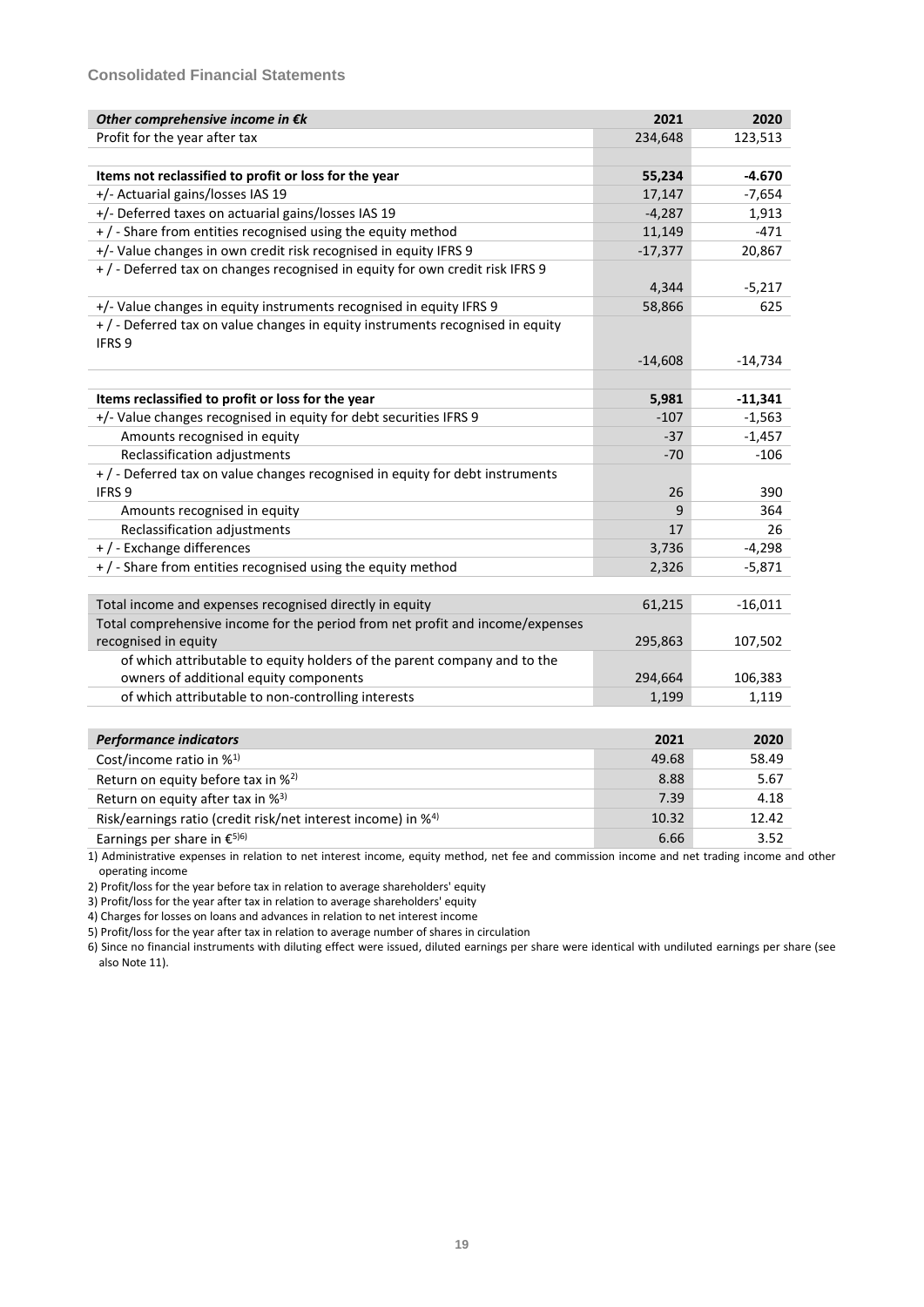|    | Balance sheet at 31/12/2021<br>Assets in $\epsilon$ k |           | 31/12/2021 | 31/12/2020 | Change<br>in $\epsilon$ k | Change<br>in % |
|----|-------------------------------------------------------|-----------|------------|------------|---------------------------|----------------|
| 1. | Cash and balances at central banks                    | (12)      | 4,400,915  | 2,105,984  | 2,294,931                 | >100.0         |
| 2. | Loans and advances to credit                          | (13)      | 873,561    | 968,908    | $-95,347$                 | $-9.8$         |
| 3. | Loans and advances to customers                       | (14)      | 18,427,927 | 17,264,665 | 1,163,262                 | 6.7            |
| 4. | <b>Trading assets</b>                                 | (16)      | 37,380     | 47,434     | $-10,054$                 | $-21.2$        |
| 5. | <b>Financial investments</b>                          | (17)      | 3,180,410  | 3,404,229  | $-223,819$                | $-6.6$         |
|    | a) Financial assets - FVPL                            |           | 481,966    | 560,251    | $-78,285$                 | $-14.0$        |
|    | b) Financial assets FVOCI                             |           | 414,571    | 487,826    | $-73,255$                 | $-15.0$        |
|    | c) Financial assets - AC                              |           | 1,283,109  | 1,459,007  | $-175,898$                | $-12.1$        |
|    | d) Interest in entities recognised using              |           |            |            |                           |                |
|    | the equity method                                     |           | 1,000,764  | 897,145    | 103,619                   | 11.5           |
| 6. | Intangible assets                                     | (18)      | 3,221      | 2,203      | 1,018                     | 46.2           |
|    | Property, plant and                                   |           |            |            |                           |                |
| 7. | equipment                                             | (19) (20) | 382,622    | 404,351    | $-21,729$                 | $-5.4$         |
|    | a) Investment property                                |           | 84,234     | 89,656     | $-5,422$                  | $-6.0$         |
|    | b) Other property, plant and                          |           |            |            |                           |                |
|    | equipment                                             |           | 298,388    | 314,695    | $-16,307$                 | $-5.2$         |
| 8. | Other assets                                          | (21)      | 233,627    | 235,155    | $-1,528$                  | $-0.6$         |
|    | a) Deferred tax assets                                |           | 1,390      | 7,388      | $-5,998$                  | $-81.2$        |
|    | b) Positive fair values of closed out                 |           |            |            |                           |                |
|    | derivatives in the banking book                       |           |            |            |                           |                |
|    |                                                       |           | 102,159    | 153,306    | $-51,147$                 | $-33.4$        |
|    | c) Other                                              |           | 130,078    | 74,461     | 55,617                    | 74.7           |
|    | <b>Total assets</b>                                   |           | 27,539,663 | 24,432,929 | 3,106,734                 | 12.7           |

|    | Balance sheet at 31/12/2021<br>Liabilities in $\epsilon$ k |      | 31/12/2021 | 31/12/2020 | Change<br>in $\epsilon$ k | Change<br>in $%$ |
|----|------------------------------------------------------------|------|------------|------------|---------------------------|------------------|
| 1. |                                                            |      |            |            |                           |                  |
|    | Amounts owed to credit institutions                        | (22) | 5,893,338  | 5,065,644  | 827,694                   | 16.3             |
|    | a) Refinance allocated for customer                        |      |            |            |                           |                  |
|    | loans                                                      |      | 3,042,865  | 2,734,835  | 308,030                   | 11.3             |
|    | b) Other amounts owed to banks                             |      | 2,850,473  | 2,330,809  | 519,664                   | 22.3             |
| 2. | Amounts owed to customers                                  | (23) | 14,728,589 | 13,087,168 | 1,641,421                 | 12.5             |
| 3. | Securitised liabilities                                    | (24) | 2,206,647  | 1,854,005  | 352,642                   | 19.0             |
| 4. | Provisions for liabilities and charges                     | (25) | 364,802    | 372,841    | $-8,039$                  | $-2.2$           |
| 5. | Other liabilities                                          | (26) | 532,058    | 528,630    | 3,428                     | 0.6              |
|    | a) Trading liabilities                                     | (27) | 35,539     | 42,799     | $-7,260$                  | $-17.0$          |
|    | b) Tax liabilities                                         |      | 16,983     | 6,638      | 10,345                    | >100.0           |
|    | ba) Current tax liabilities                                |      | 1,738      | 2,932      | $-1,194$                  | $-40.7$          |
|    | bb) Deferred tax liabilities                               |      | 15,245     | 3,706      | 11,539                    | >100.0           |
|    | c) Negative fair values of derivatives                     |      |            |            |                           |                  |
|    | closed out in the banking book                             |      | 34,077     | 39,932     | $-5,855$                  | $-14.7$          |
|    | c) Other                                                   |      | 445,459    | 439,261    | 6,198                     | 1.4              |
| 6. | Subordinated debt capital                                  | (28) | 496,368    | 485,775    | 10,593                    | 2.2              |
| 7. | Equity                                                     | (29) | 3,317,861  | 3,038,866  | 278,995                   | 9.2              |
|    | a) Equity after minorities                                 |      | 3,260,068  | 2,981,215  | 278,853                   | 9.4              |
|    | b) Share of non-controlling                                |      |            |            |                           |                  |
|    | shareholders                                               |      | 7,793      | 7,651      | 142                       | 1.9              |
|    | c) Additional equity components                            |      |            |            |                           |                  |
|    |                                                            |      | 50,000     | 50,000     | 0                         | 0.0              |
|    | Total equity and liabilities                               |      | 27,539,663 | 24,432,929 | 3,106,734                 | 12.7             |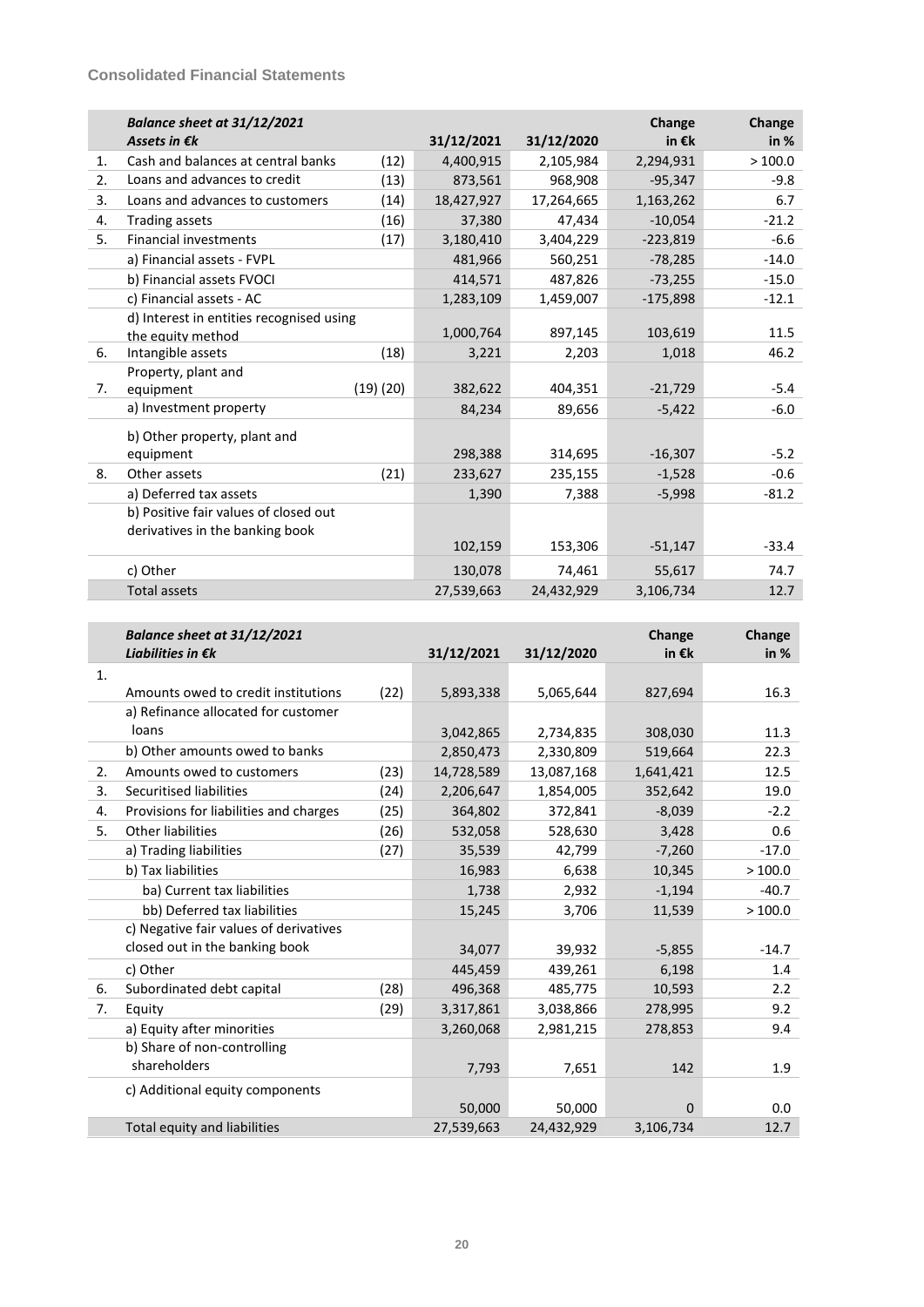As from 1 January 2014, Oberbank AG became subject to the provisions of Regulation (EU) No. 575/2013 (CRR) as well as CRD IV. The defined minimum capital requirements were met at all times. The own fund components disclosed are also used for purposes of internal capital management.

| Change<br><b>Regulatory capital pursuant to Part 2</b>      |            |            |              |          |
|-------------------------------------------------------------|------------|------------|--------------|----------|
| of Regulation (EU) No 575/2013) - Pillar I in €k            | 2021       | 2020       | absolute     | in $%$   |
| Subscribed capital                                          | 105,922    | 105,922    | 0            | 0        |
| Capital reserves                                            | 505,523    | 505,523    | 0            | 0        |
| Retained earnings <sup>1)</sup>                             | 2,505,296  | 2,288,023  | 217,273      | 9.5      |
| Minority interests                                          | 0          | 0          | 0            | 0        |
| Accumulated other comprehensive income                      | 108,702    | 64,698     | 44,004       | 68.0     |
| Regulatory adjustment items                                 | 4,169      | $-9,303$   | 13,472       | $> -100$ |
| Deductions from common equity tier 1 capital items          | $-258,504$ | $-249,653$ | $-8,851$     | 3.5      |
| <b>COMMON EQUITY TIER 1 CAPITAL</b>                         | 2,971,108  | 2,705,210  | 265,898      | 9.8      |
| AT1 capital instruments                                     | 50,000     | 50,000     |              |          |
| AT1 capital instruments pursuant to national                |            |            |              |          |
| implementation rules                                        | 0          | 0          |              |          |
| Deductions from AT1 capital items                           | 0          | 0          |              |          |
| <b>Additional tier 1 capital</b>                            | 50,000     | 50,000     |              |          |
| <b>TIER 1 CAPITAL</b>                                       | 3,021,108  | 2,755,210  | 265,898      | 9.7      |
| Qualifying supplementary capital instruments                | 345,098    | 356,117    | $-11,019$    | $-3.1$   |
| Supplementary capital (tier 2) items purs. to national      |            |            |              |          |
| implementation rules                                        | 865        | 5,050      | $-4,185$     | $-82.9$  |
| General credit risk adjustments                             | $\Omega$   | 0          |              |          |
| Deductions from tier 2 capital items                        | $-13,893$  | $-17,047$  | 3,154        | $-18.5$  |
| Supplementary capital (tier 2)                              | 332,070    | 344,120    | $-12,050$    | -3.5     |
| <b>OWN FUNDS</b>                                            | 3,353,178  | 3,099,330  | 253,848      | 8.2      |
|                                                             |            |            |              |          |
| Total risk exposure purs. Art. 92 CRR                       |            |            |              |          |
| Credit risk                                                 | 15,071,679 | 14,074,381 | 997,298      | 7.1      |
| Market risk, settlement risk and CVA risk                   | 45,612     | 39,278     | 6,334        | 16.1     |
| Operational risk                                            | 1,070,996  | 1,053,164  | 17,832       | 1.7      |
| <b>Total exposure</b>                                       | 16,188,287 | 15,166,823 | 1,021,464    | 6.7      |
| Own funds ratio purs. to Art. 92 CRR                        |            |            |              |          |
| Common equity tier 1 capital ratio                          | 18.35%     | 17.84%     | 0.52% ppt    |          |
| Tier 1 capital ratio                                        | 18.66%     | 18.17%     | 0.50% ppt    |          |
| Total capital ratio                                         | 20.71%     | 20.43%     | 0.28% ppt    |          |
|                                                             |            |            |              |          |
| Regulatory requirement own capital ratios purs. to trans.   |            |            |              |          |
| rules in %                                                  |            |            |              |          |
| Common equity tier 1 capital ratio                          | 7.06%      | 7.05%      | 0.01% ppt    |          |
| Tier 1 capital ratio                                        | 8.56%      | 8.55%      | 0.01% ppt    |          |
| Total capital ratio                                         | 10.56%     | 10.55%     | $0.01\%$ ppt |          |
| Regulatory capital requirements purs. to trans. rules in €k |            |            |              |          |
| Common equity tier 1 capital                                | 1,142,893  | 1,069,261  | 73,632       | 6.9      |
| Tier 1 capital                                              | 1,385,717  | 1,296,763  | 88,954       | 6.9      |
| <b>Total capital</b>                                        | 1,709,483  | 1,600,100  | 109,383      | 6.8      |
| <b>Free capital components</b>                              |            |            |              |          |
| Common equity tier 1 capital                                | 1,828,215  | 1,635,949  | 192,266      | 11.8     |
| Tier 1 capital                                              | 1,635,391  | 1,458,447  | 176,944      | 12.1     |
| <b>Total capital</b>                                        | 1,643,695  | 1,499,230  | 144,465      | 9.6      |

1) Including allocation to retained earnings 2021 subject to approval by the Supervisory Board on 24 March 2022.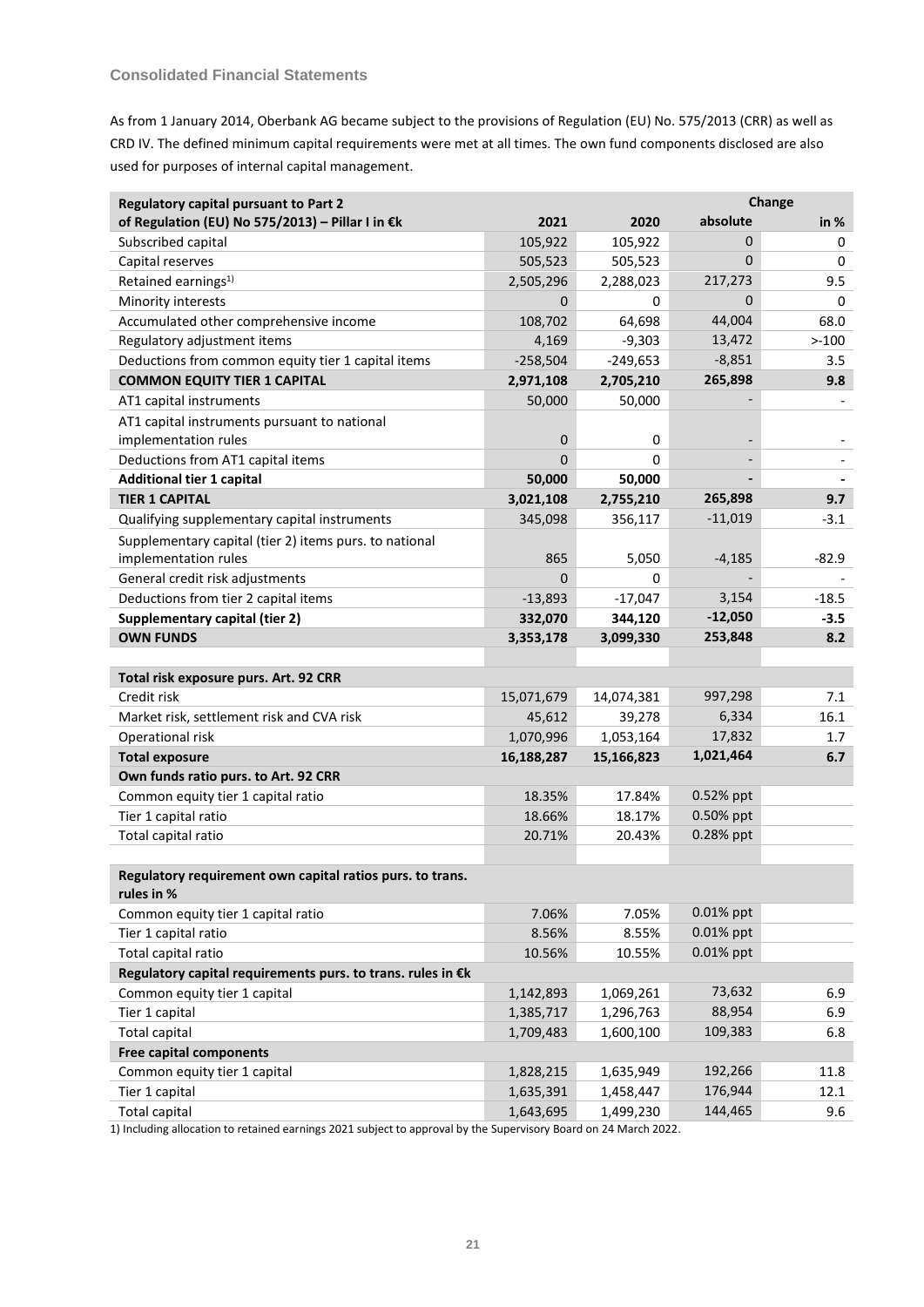# **Consolidated Financial Statements**

#### **Other disclosures required pursuant to the Austrian Banking Act and Austrian Business Code**

A nominal total of EUR 127.6 million of bonds issued by Oberbank will mature in the financial year 2022. As at 31 December 2021, there was one subordinated liability in an amount of EUR 50.0 million that exceeded 10% of the aggregate amount of subordinated liabilities. The other subordinated loans which are lower in each case than 10% of the total of subordinated liabilities of EURk 430,591.0 (nominal) refer to supplementary capital with an interest of 1.25% to 4.5% that mature in the financial years 2022 to 2031.

In the reporting year, expenses for subordinated liabilities were EURk 13,589.5. Applying market prices, the volume on the trading book was EUR 55.6 million as at 31 December 2021.

Of this amount, EUR 1.6 million are in securities (fair value) and EUR 54.0 million in financial instruments (fair value). The lease portfolio volume was EUR 1,402.4 million as at 31 December 2021. Expenses for the auditor were EURk 1,349.4 in the financial year (incl. VAT and incl. leasing companies and subsidiaries). This amount breaks down as follows: EURk 797.6 for the audit of the single-entity financial statements and the consolidated financial statements, EURk 41.8 for other auditing services, EURk 143.6 for tax advisory services and EURk 366.4 for other services. The expenses for the auditor of ALPENLÄNDISCHE GARANTIE-GESELLSCHAFT m.b.H., which is included in the consolidated financial statements on a proportionate basis, was EURk 14.7.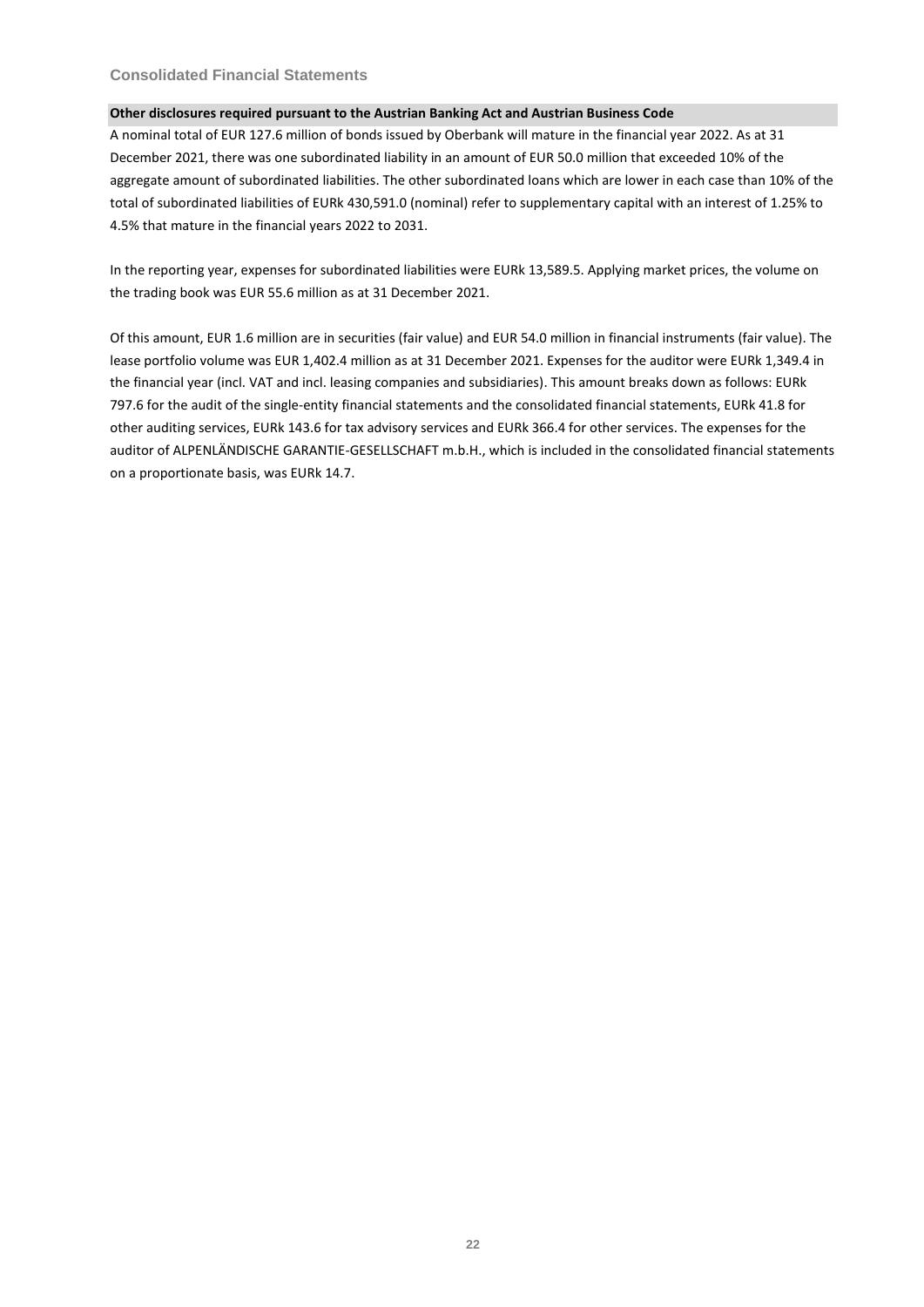# **Service Information** *Organisational Structure of Oberbank AG*

#### *Management Board Members*

# **Chairman of the Management Board CEO**

Franz Gasselsberger Phone: +43/(0)732/7802 ext. 37204 franz.gasselsberger@oberbank.at

**Management Board Member** Josef Weißl Phone +43/(0)732/7802 ext. 37220 josef.weissl@oberbank.at

**Management Board Member** Florian Hagenauer Phone +43/(0)732/7802 ext. 37206 florian.hagenauer@oberbank.at

**Management Board Member** Martin Seiter Phone +43/(0)732/7802 ext. 37250 martin.seiter@oberbank.at

#### *Banking Departments*

*Corporate & International Finance:* Dietmar Holzinger-Böcskör, ext. 37565, Dietmar.holzinger@oberbank.at

*Global Financial Institutions:* Helmut Edlbauer, ext. 32630, helmut.edlbauer@oberbank.at

*Treasury & Trade* Robert Musner, ext. 32640, robert.musner@oberbank.at

*Credit Management:* Marcus Bumberger, ext. 37603, marcus.bumberger@oberbank.at

*Private Banking & Asset Management:* Erich Stadlberger, ext. 37550, erich.stadlberger@oberbank.at

*Personal Banking:* Thomas Harrer, ext. 37260, thomas.harrer@oberbank.at

#### *Service Departments*

*Human Resources:* Volkmar Riegler, ext. 37340, volkmar.riegler@oberbank.at

*Accounts & Controlling:* Harald Hummer, ext. 32401, harald.hummer@oberbank.at

*Internal Audit:* Nikolaus Langeder, ext. 32169, nikolaus.langeder@oberbank.at

*Strategic Organisational Development, Digitisation and IT:* Clemens Bousquet, ext. 32446, Clemens.Bousquet@oberbank.at

*Strategic Risk Management:* Andreas Lechner, ext. 32420, andreas.lechner@oberbank.at

*Corporate Secretary & Communication:* Andreas Pachinger, ext. 37460, andreas.pachinger@oberbank.at

*Central Services and Production:* Brigitte Haider, ext. 37271, brigitte.haider@oberbank-service.at

*Compliance:* Michaela Gerschpacher, ext. 37397, michaela.gerschpacher@oberbank.at Compliance Officer (Banking Act): Michaela Gerschpacher Compliance Officer (Securities Supervision Act): Jana Sestak-Kradi Anti-money Laundering and Sanctions Officer: Manuela Kerzendorfer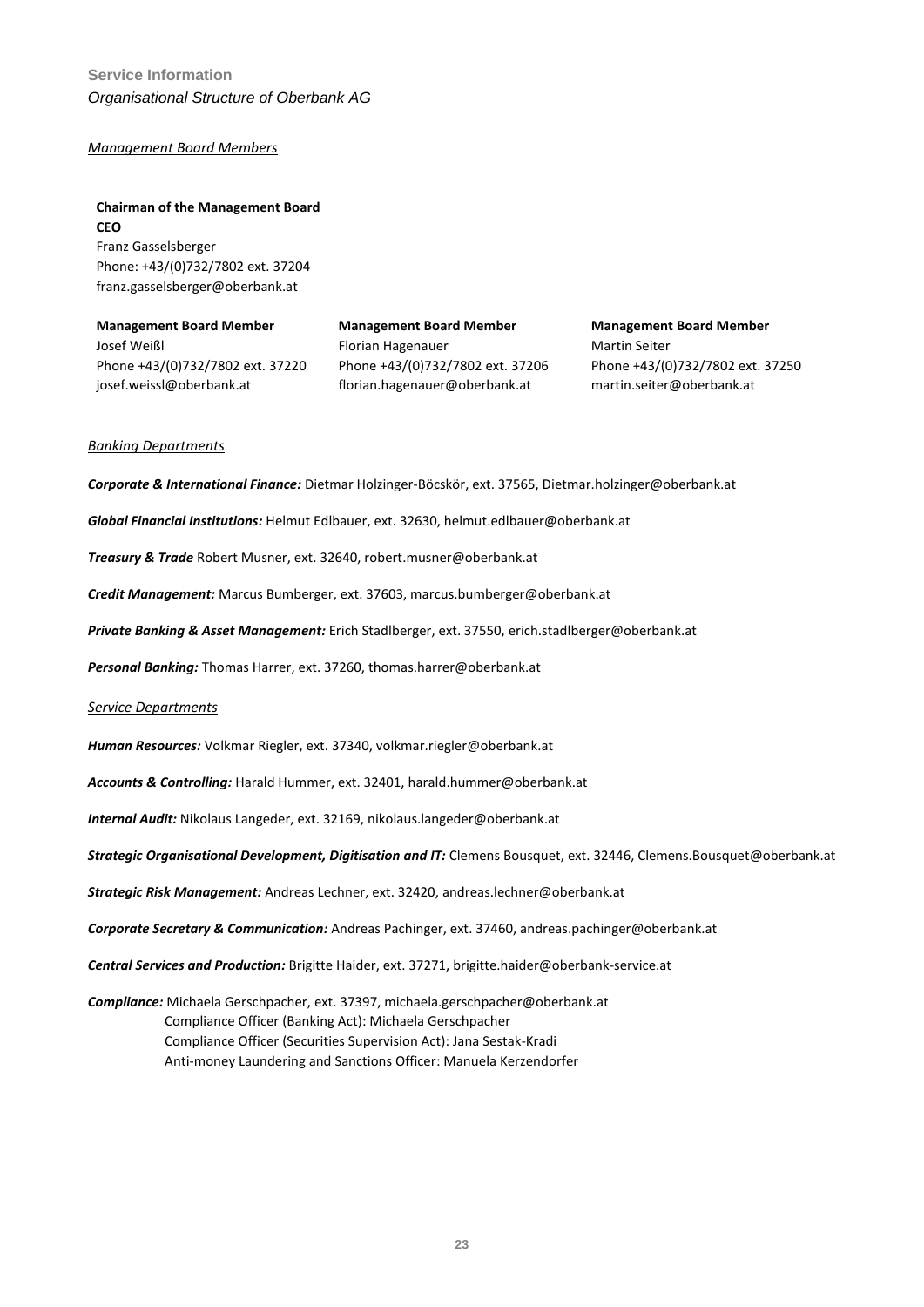#### *Oberbank Leasing Group*

Hans Fein Phone +43/(0)732/7802 ext. 37138 hans.fein@oberbank.at

Markus Zwölfer +43 / 732 / 7802 + ext. 37345 markus.zwoelfer@oberbank.at

Manfred Gabriel +43 / 732 / 7802 + ext. 37124 manfred.gabriel@oberbank.at

# *Austria*

Hans Fein Phone +43/(0)732/7802 ext. 37138 hans.fein@oberbank.at

Markus Zwölfer +43 / 732 / 7802 + ext. 37345 markus.zwoelfer@oberbank.at

Manfred Gabriel +43 / 732 / 7802 + ext. 37124 manfred.gabriel@oberbank.at

#### *Germany*

Michael Gerner Phone: +49/(0)8671/9986 ext. 11 michael.gerner@oberbank.de

Helmut Frick helmut.frick@oberbank.de

*Czech Republic* Robert Černický Phone +420 / 387 717 168 robert.cernicky@oberbank.at

*Slovakia* Martin Lagler Phone +421 2 58 10 68 - 77 martin.lagler@oberbank.at

*Hungary* Mihály Nádas Phone: +36/(0)1/29828 ext. 51 mihaly.nadas@oberlizing.hu

# Lajos Sipos

Phone + 36(0)1/29828 ext. 26 lajos.sipos@oberlizing.hu

András Mörk Phone +36/(0)1/298 28 ext. 31 andras.moerk@oberlizing.hu

*Oberbank Kfz Leasing GmbH* Hans Fein Phone +43/(0)732/7802 ext. 37138 hans.fein@oberbank.at

Siegfried Kahr Phone +43(0)732/7802 + ext. 37270 siegfried.kahr@oberbank-service.at

*Real Estate Services*

*Oberbank Immobilien-Service Gesellschaft m.b.H., Linz* Matthias-Munir Midani Phone +43/(0)732/7802 ext. 32261 matthias.midani@oberbank.at

Leopold Krahofer Phone +43/(0)732/7802 ext. 32451 leopold.krahofer@oberbank.at

*Private equity and mezzanine capital*

*Oberbank Opportunity Invest Management Gesellschaft m.b.H., Linz* Roland Leitinger Phone +43/(0)732/7802 ext. 37564 roland.leitinger@oberbank.at

Dietmar Holzinger-Böcskör Phone +43/(0)732/7802 ext. 37565 dietmar.holzinger@oberbank.at

*Oberbank Service GmbH* Brigitte Haider Phone +43/(0)732/7802 ext. 37271 brigitte.haider@oberbank-service.at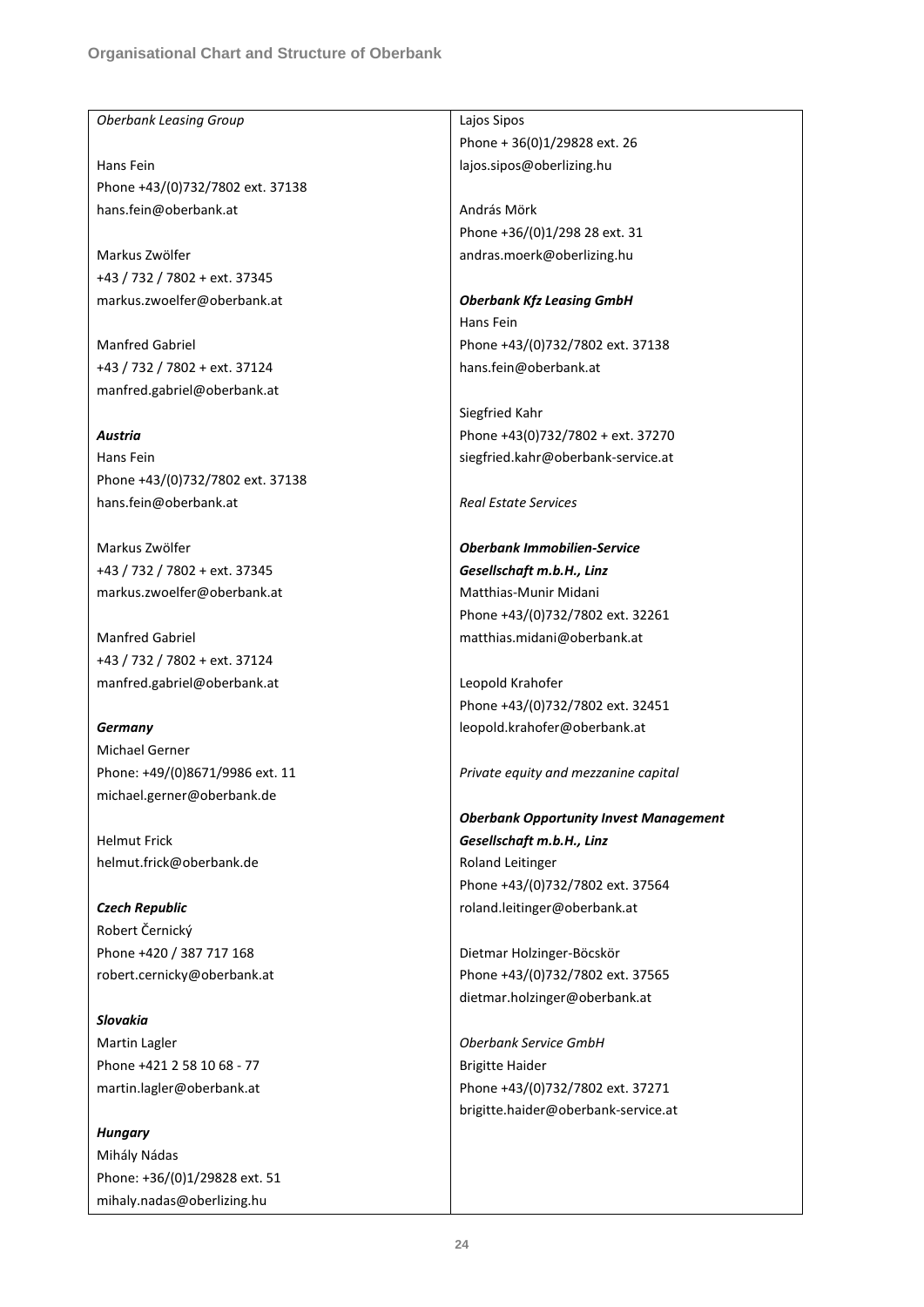| 3 Banken Joint Ventures                                | 3 Banken-Beteiligung-Gesellschaft m.b.H., Linz    |
|--------------------------------------------------------|---------------------------------------------------|
|                                                        | Andreas Pachinger                                 |
| <b>3 Banken Kfz Leasing GmbH</b>                       | Phone +43/732/7802 ext. 37460                     |
| Hans Fein                                              | andreas.pachinger@oberbank.at                     |
| Phone +43/(0)732/7802 ext. 37138                       |                                                   |
| hans.fein@oberbank.at                                  | Stefan Heidinger                                  |
|                                                        | Phone +43 (505) 333 1511                          |
| Siegfried Kahr                                         | stefan.heidinger@btv.at                           |
| Phone +43(0)732/7802 + ext. 37270                      |                                                   |
| siegfried.kahr@oberbank-service.at                     | Dieter Kohl                                       |
|                                                        | dieter.kohl@bks.at                                |
| 3 Banken Versicherungsmakler Gesellschaft m.b.H.,      |                                                   |
| <b>Main Branch Linz</b>                                | Alpenländische Garantie-Gesellschaft m.b.H., Linz |
| Walter Schwinghammer                                   | Andreas Pachinger                                 |
| Phone: +43/(0)5 05 333 ext. 82000                      | Phone +43/732/7802 ext. 37460                     |
| walter.schwinghammer@3bvm.at                           | andreas.pachinger@oberbank.at                     |
|                                                        |                                                   |
| 3 Banken IT GmbH, Linz                                 | Stefan Heidinger                                  |
| Karl Stöbich                                           | Phone +43 (505) 333 1511                          |
| Phone +43/(0)732/7802 ext. 32609                       | stefan.heidinger@btv.at                           |
| karl.stoebich@3bankenit.at                             |                                                   |
|                                                        | Dieter Kohl                                       |
| Alexandra Wiesinger                                    | dieter.kohl@bks.at                                |
| Phone +43/732/7802 ext. 32243                          |                                                   |
| alexander.wiesinger@3bankenit.at                       |                                                   |
|                                                        |                                                   |
| 3 Banken-Generali Investment-Gesellschaft m.b.H., Linz |                                                   |
| Alois Wögerbauer                                       |                                                   |
| Phone +43/(0)732/7802 ext. 37424                       |                                                   |
| a.woegerbauer@3bg.at                                   |                                                   |
|                                                        |                                                   |
| Dietmar Baumgartner                                    |                                                   |
| Phone +43/732/7802 ext. 37419                          |                                                   |
| d.baumgartner@3bg.at                                   |                                                   |
|                                                        |                                                   |
| Gerhard Schum                                          |                                                   |
| Phone +43/1/534 01 ext. 11982                          |                                                   |
| g.schum@3bg.at                                         |                                                   |
|                                                        |                                                   |
| 3-Banken Wohnbaubank AG, Linz                          |                                                   |
| Erich Stadlberger                                      |                                                   |
| Phone +43/(0)732/7802 ext. 37550                       |                                                   |
| erich.stadlberger@3banken-wohnbaubank.at               |                                                   |
|                                                        |                                                   |
| Gerald Straka                                          |                                                   |
| Phone +43/732/7802 ext. 37221                          |                                                   |
| gerald.straka@oberbank.at                              |                                                   |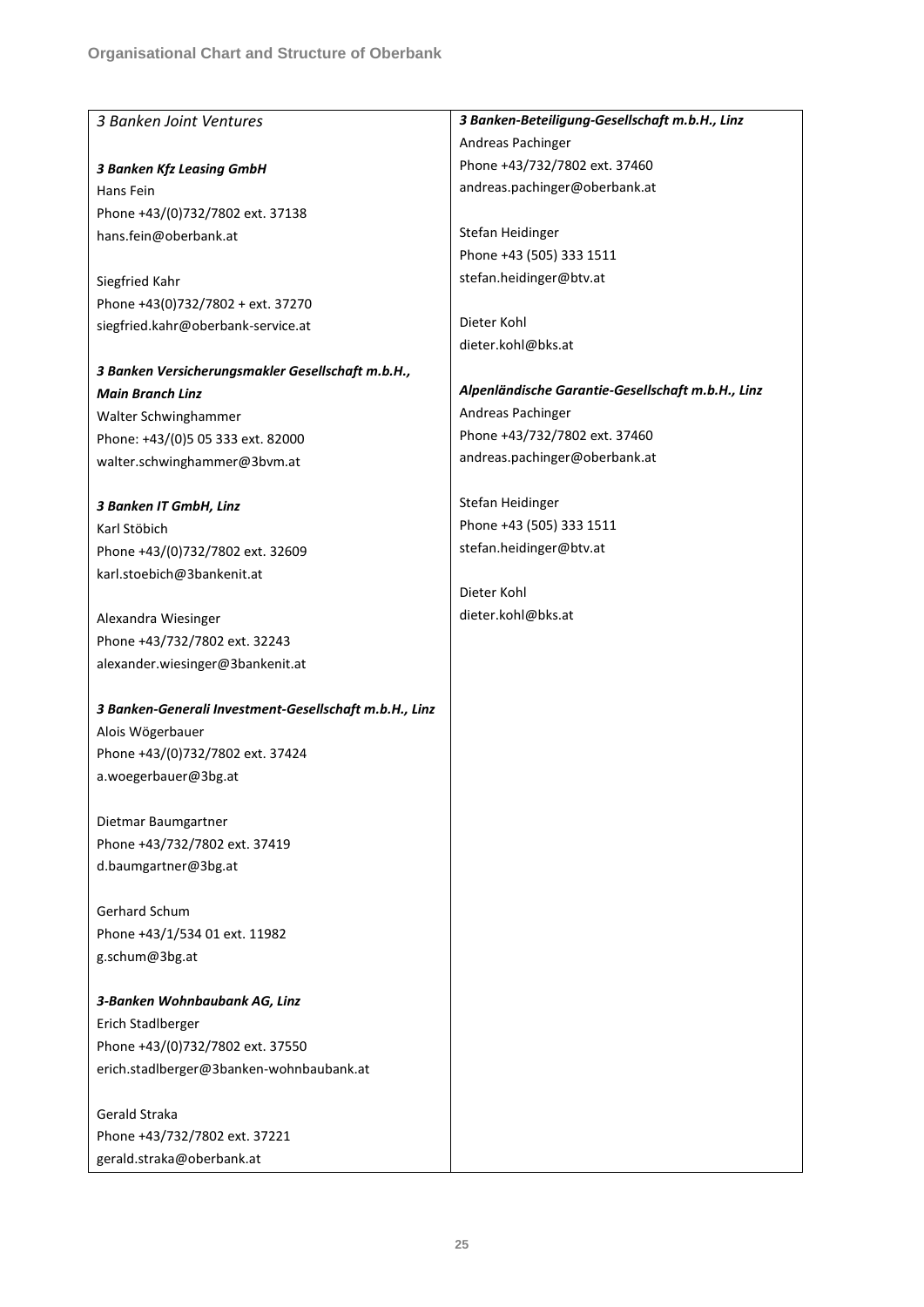# **Service Information** *Business Areas and Branches*

#### *Head Office*

A-4020 Linz, Untere Donaulände 28, Phone +43/(0)732/78 02 ext. 0; Telefax: +43/(0)732/78 02 ext. 32040; www.oberbank.at

# *Austria*

*Main Branch Linz Nord,* A-4020 Linz, Untere Donaulände 36 Günther Ott, Phone: +43/(0)732/78 02 ext. 37366, guenther.ott@oberbank.at *Affiliated branches* A-4040 Linz – Dornach, Altenberger Straße 9 A-4040 Linz – Harbach, Leonfeldner Straße 75 a A-4020 Linz – Stadthafen, Industriezeile 56 A-4040 Linz – Urfahr, Hinsenkampplatz 1 A-4070 Eferding, Stadtplatz 32 A-4240 Freistadt, Linzer Straße 4 A-4210 Gallneukirchen, Hauptstraße 4 A-4060 Leonding, Mayrhansenstraße 13 A-4100 Ottensheim, Hostauerstraße 87 A-4320 Perg, Herrenstraße 14 A-4150 Rohrbach, Stadtplatz 16

*Main Branch Linz Süd,* A-4020 Linz, Landstraße 37

Klaus Hofbauer, Phone +43/(0)732/774211 ext. 31322, klaus.hofbauer@oberbank.at *Affiliated branches:* A-4030 Linz – Kleinmünchen, Wiener Straße 382 A-4020 Linz – Neue Heimat, Wegscheider Straße 1 – 3 A-4020 Linz – Spallerhof-Bindermichl, Einsteinstraße 5 A-4020 Linz – Weißenwolffstraße, Weißenwolffstraße 1 A-4020 Linz – Wiener Straße, Wiener Straße 32 A-4470 Enns, Hauptplatz 9 A-4400 Steyr – Münichholz, Punzerstraße 14 A-4400 Steyr – Stadtplatz, Stadtplatz 25 A-4400 Steyr – Tabor, Ennser Straße 29 A-4050 Traun, Linzer Straße 12 A-4050 Traun – St. Martin, Leondinger Straße 2

*Main Branch Salzburg,* A-5020 Salzburg, Alpenstraße 98

Petra Fuchs, Phone: +43/(0)662/6384 ext. 201, petra.fuchs@oberbank.at *Affiliated branches:* A-5020 Salzburg, Alter Markt 4 A-5020 Salzburg – Lehen, Ignaz-Harrer-Straße 40 a A-5020 Salzburg – Liefering, Münchner Bundesstraße 106 A-5020 Salzburg – Maxglan, Neutorstraße 52 A-5020 Salzburg – Schallmoos, Sterneckstraße 55 A-5020 Salzburg – Südtirolerplatz, Südtirolerplatz 6 A-5640 Bad Gastein, Böcksteiner Bundesstraße 1 A-5630 Bad Hofgastein, Kurgartenstraße 27 A-5500 Bischofshofen, Bodenlehenstraße 2 – 4 A-5400 Hallein, Robertplatz 4 A-5310 Mondsee, Rainerstraße 14 A-5760 Saalfelden, Leoganger Straße 16 A-5201 Seekirchen, Bahnhofstraße 1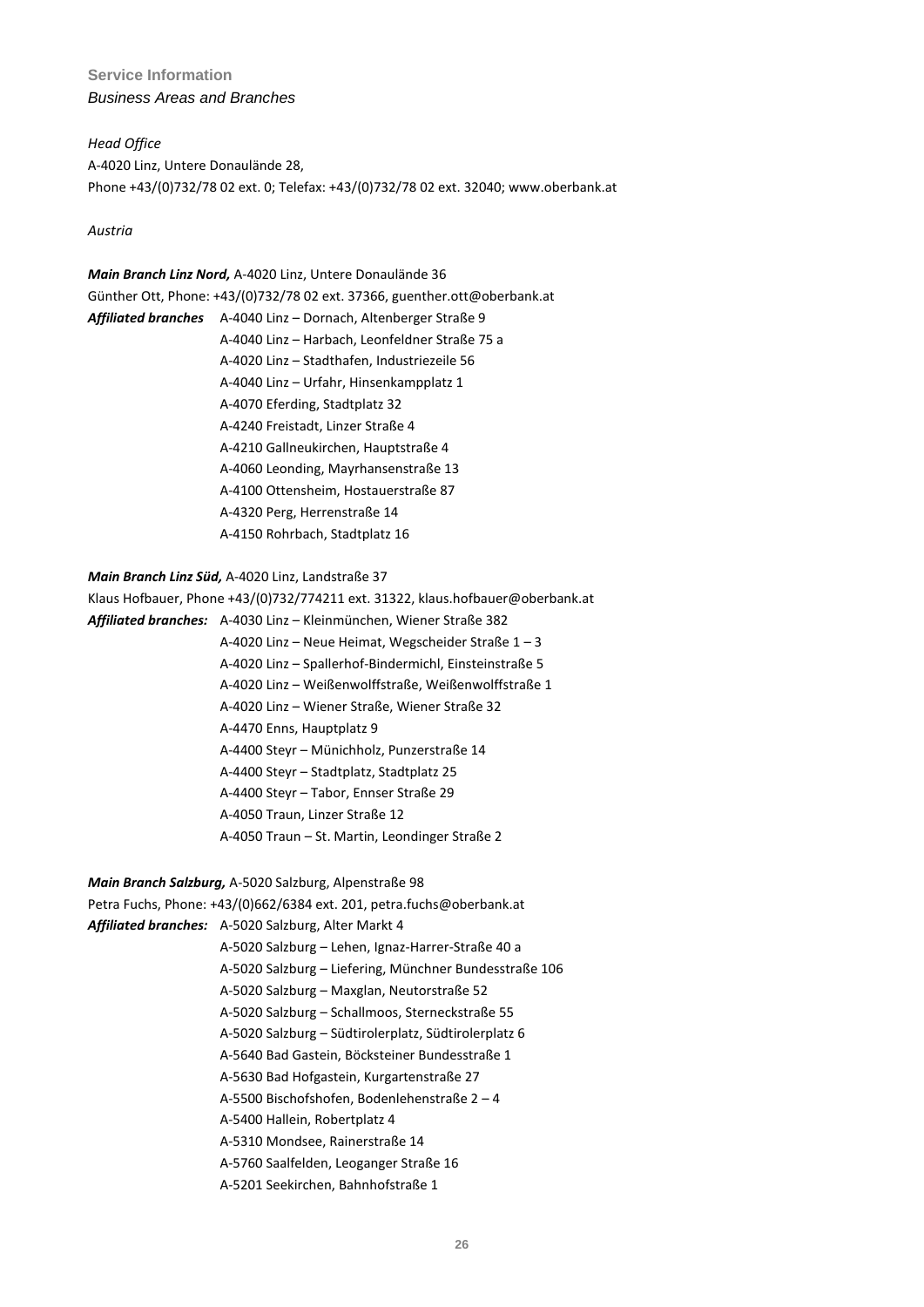**Service Information** *Business Areas and Branches*

*Main Branch Innviertel,* A-4910 Ried im Innkreis, Friedrich-Thurner-Straße 9 Erich Brandstätter, Phone: +43/(0)7752/680 ext. 52214, erich.brandstaetter@oberbank.at *Affiliated branches:* A-4950 Altheim, Stadtplatz 14

> A-5280 Braunau, Stadtplatz 40 A-5230 Mattighofen, Stadtplatz 16 A-4780 Schärding, Silberzeile 12

#### *Main Branch OÖ Süd,* A-4600 Wels, Ringstraße 37

Wolfgang Pillichshammer, Phone: +43/(0)7242/481 ext. 200, wolfgang.pillichshammer@oberbank.at

*Affiliated branches:* A-4600 Wels – Nord, Oberfeldstraße 91

A-4600 Wels – West, Bauernstraße 1, WDZ 9 A-4710 Grieskirchen, Pühringerplatz 3

- A-4560 Kirchdorf, Bahnhofstraße 9
- A-4550 Kremsmünster, Marktplatz 26
- A-4614 Marchtrenk, Linzer Straße 30
- A-4810 Gmunden, Esplanade 24
- A-4800 Attnang Puchheim, Dr. Karl-Renner-Platz 2
- A-8990 Bad Aussee, Parkgasse 155
- A-4820 Bad Ischl, Kaiser-Fr.-Josef-Straße 4
- A-4802 Ebensee, Alte Saline 9
- A-4663 Laakirchen, Gmundner Straße 10
- A-4860 Lenzing, Atterseestraße 20
- A-4690 Schwanenstadt, Huberstraße 1
- A-4840 Vöcklabruck, Stadtplatz 31 33

*Main Branch Lower Austria, St. Pölten,* A-3100 St. Pölten, Linzertor 1

Franz Frosch, Phone +43/(0)2742/385 ext. 44, franz.frosch@oberbank.at

- *Affiliated branches:* A-3300 Amstetten, Hauptplatz 1
	- A-7000 Eisenstadt, Esterhazyplatz 6 a
	- A-3500 Krems, Sparkassengasse 6
	- A-2000 Stockerau, Schießstattgasse 3 A
	- A-3430 Tulln, Hauptplatz 9
	- A-3340 Waidhofen a. d. Ybbs, Unterer Stadtplatz 17
	- A-2700 Wiener Neustadt, Wiener Straße 25
	- A-3910 Zwettl, Kuenringer Straße 3

*Main Branch Vienna,* A-1030 Vienna, Schwarzenbergplatz 5 Andreas Klingan, Phone: +43/(0)1/53421 ext. 55010, andreas.klingan@oberbank.at *Affiliated branches:* A-1090 Wien – Alsergrund, Porzellangasse 25 A-1190 Wien – Döbling, Gatterburggasse 23 A-1220 Wien – Donauspital, Zschokkegasse 140 A-1220 Wien – Donaustadt, Wagramer Straße 124 A-1100 Wien – Favoriten, Sonnwendgasse 13 A-1210 Wien – Floridsdorf, Brünner Straße 42 A-1170 Wien – Hernals, Hernalser Hauptstraße 114 A-1130 Wien – Hietzing, Lainzer Straße 151 A-1080 Wien – Josefstadt, Josefstädter Straße 28 A-1030 Wien – Landstraße, Landstraßer Hauptstraße 114 A-1020 Wien – Leopoldstadt, Taborstraße 11 a A-1230 Wien – Liesing, Lehmanngasse 9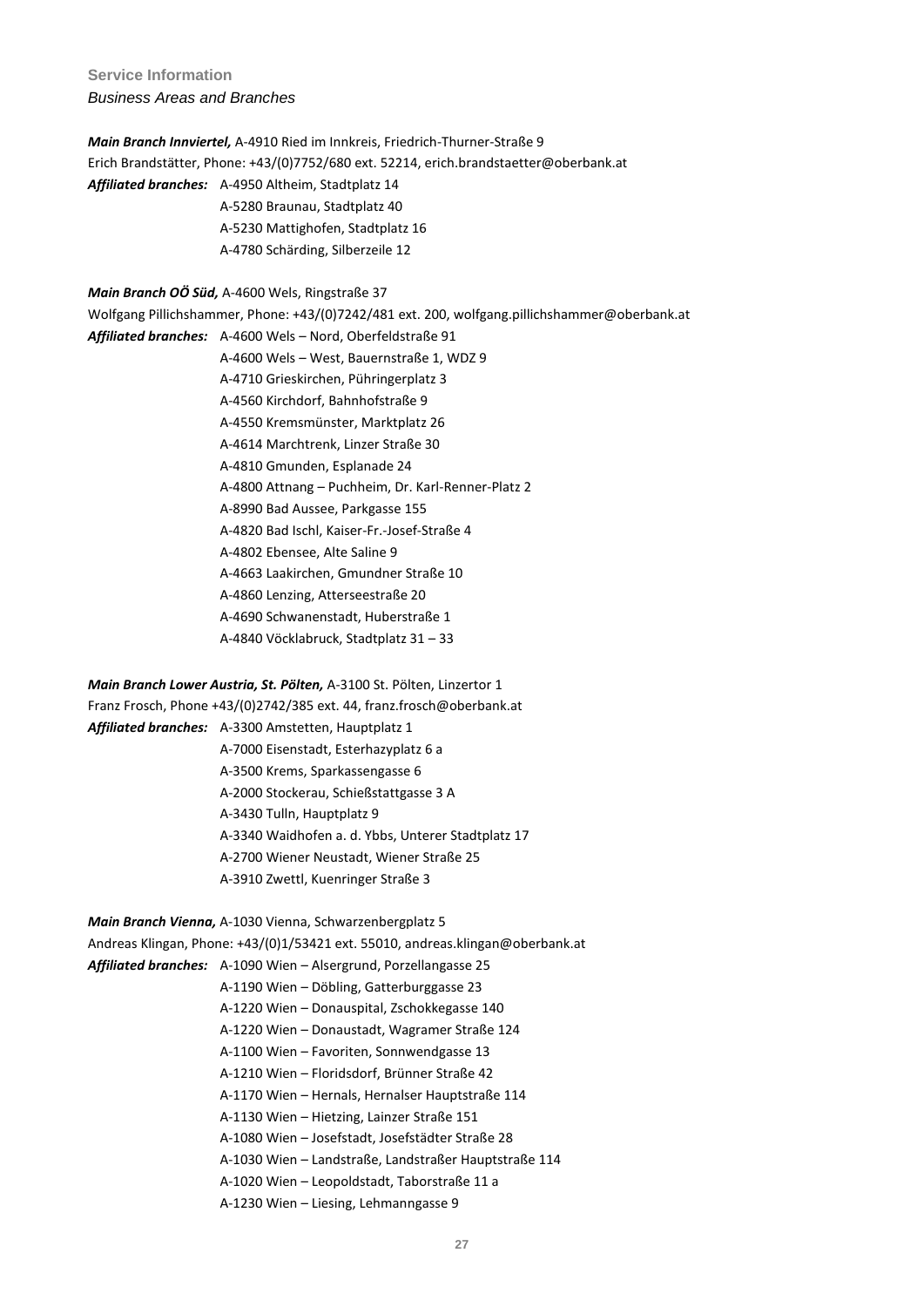A-1120 Wien – Meidling, Meidlinger Hauptstraße 33 – 35 A-1070 Wien – Neubau, Neubaugasse 28 – 30 A-1140 Wien – Penzing, Linzer Straße 413 A-1010 Wien – Schottengasse, Schottengasse 2 A-1230 Wien – Süd, Laxenburger Straße 244 A-1180 Wien – Währing, Gersthofer Straße 10 A-1040 Wien – Wieden, Rilkeplatz 8 A-1100 Wien – Wienerberg, Wienerbergstraße 9 A-2120 Wien – Wolkersdorf, Wienerstraße 5 A-2500 Baden bei Wien, Beethovengasse 4 – 6 A-3400 Klosterneuburg, Kierlinger Straße 1 A-2100 Korneuburg, Hauptplatz 21 A-2340 Mödling, Hauptstraße 33 A-2380 Perchtoldsdorf, Wiener Gasse 12 A-2320 Schwechat, Franz Schubert Straße 2a

*Regional Division Germany*

*Regional Division Southern Germany*, D-80333 München, Oskar-von-Miller-Ring 38 Robert Dempf, Phone: +49/(0)89/55989 ext. 201, robert.dempf@oberbank.de *Affiliated branches:* D-73430 Aalen, Bahnhofstraße 10 D-86150 Augsburg, Maximilianstraße 55

D-84307 Eggenfelden, Fischbrunnenplatz 11 D-85354 Freising, Johannisstraße 2 D-82110 Germering, Therese-Giehse-Platz 2 D-85053 Ingolstadt, Erni-Singerl-Straße 2 D-84028 Landshut, Altstadt 391 D-84453 Mühldorf am Inn, Brückenstraße 2 D-85521 Ottobrunn, Rosenheimer Landstraße 39 D-94032 Passau, Bahnhofstraße 10 D-93047 Regensburg, Bahnhofstraße 13 D-83022 Rosenheim, Heilig-Geist-Straße 5 D-94315 Straubing, Stadtgraben 93 D-85716 Unterschleißheim, Alleestraße 13 D-82515 Wolfratshausen, Bahnhofstraße 28 D-87700 Memmingen, Roßmarkt 5

*Regional Division Germany Central,* D-90443 Nürnberg, Zeltnerstraße 1 Bernd Grum, Phone +49/(0)911/72367 ext. 10, bernd.grum@oberbank.de *Affiliated branches:* D-63739 Aschaffenburg, Weißenburger Straße 16 D-96047 Bamberg, Franz-Ludwig-Straße 7 a D-95444 Bayreuth, Kanalstraße 17 D-09111 Chemnitz, An der Markthalle 3 – 5 D-01067 Dresden, Wallstraße 8 D-99084 Erfurt, Krämpferstraße 6 D-06108 Halle, Große Steinstraße 82 – 85 D-63450 Hanau, Nussallee 7a D-07743 Jena, Kirchplatz 6 D-04109 Leipzig, Dittrichring 18 – 20 D-55116 Mainz, Große Bleiche 17-23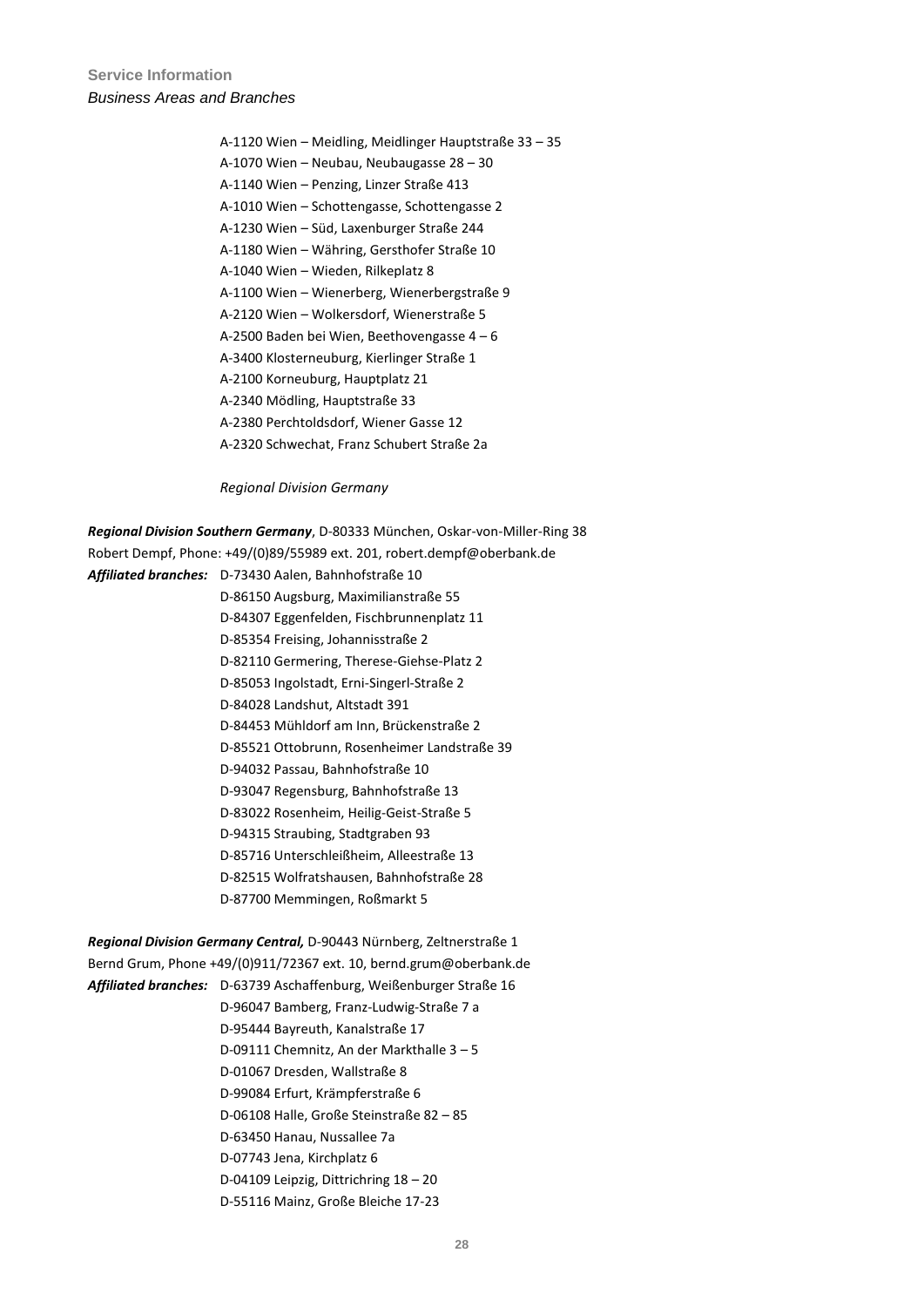**Service Information** *Business Areas and Branches*

> D-92318 Neumarkt i. d. Oberpfalz, Ringstraße 5 D-14467 Potsdam, Berliner Str. 122 D-92637 Weiden, Sedanstraße 6 D-97070 Würzburg, Schweinfurterstraße 4

*Regional Division Germany Southwest,* D-73728 Esslingen am Neckar, Küferstraße 29 Stefan Ziegler, Tel. +49/711/370921 ext. 11, stefan.ziegler@oberbank.de *Affiliated branches:* D-73430 Aalen, Bahnhofstraße 10 D-71032 Böblingen, Stuttgarter Straße 10 D-79104 Freiburg, Merianstraße 16 D-74072 Heilbronn, Lohtorstraße 27 D-76133 Karlsruhe, Kaiserstrasse 182 D-68165 Mannheim, Friedrichsplatz 8 D-88212 Ravensburg, Eichelstraße 14 D-72764 Reutlingen, Gartenstraße 8 D-74523 Schwäbisch Hall, Neue Straße 19 D-89073 Ulm, Walfischgasse 12

*Main Branch Czech Republic,* CZ-12000 Praha 2, nám. I.P.Pavlova 5

Filip Vavruška, Phone +420-224-1901 ext. 15, filip.vavruska@oberbank.cz *Affiliated Branches:* CZ-11000 Praha 1 Klimentská 1246/1 CZ-15000 Praha 5 – Smíchov, Portheimka Center náměstí 14 října 642/17 CZ-17000 Praha 7 – Holešovice, Dukelských hrdinů č. 407/26 CZ-18600 Praha 8 – Karlín, Křižíkova 52/53 CZ-27201 Kladno, Osvobozených politických vězňů 339 CZ-60200 Brno, Lidická 20 CZ-60200 Brno, Trnitá 491/3 CZ-37001 České Budějovice, nám. Přemysla Otakara II. 6/3 CZ-50002 Hradec Králové, Gočárova tř. 1096 CZ-38101 Český Krumlov, Panská 22 CZ-58601 Jihlava, Masarykovo nám. 10 CZ-37701 Jindrichuv Hradec, Jarošovská 53 CZ-46001 Liberec, Soukenné nám. 156 CZ-77100 Olomouc, Dolni nám. 1 CZ-70200 Ostrava, Stodolní 1 CZ-39701 Písek, Budovcova 2530 CZ-30100 Plzeň, Prešovská 20 CZ-39001 Tábor, Pražská 211 CZ-40001 Ústí nad Labem, Hrnčířská 4 CZ-76001 Zlín, Osvoboditelů 91

*Main Branch Hungary,* H-1062 Budapest, Váci út 1 – 3 Peter Szenkurök, Phone: +36/(06)1/29829 ext. 37, peter.szenkuroek@oberbank.hu *Affiliated branches:* H-1027 Budapest, Henger utca 2 H-1095 [Budapest Dél,](http://intra-obk/asp/gspages_intra/gsWir.asp?gs=be) Soroksári út 30-32 H-1143 Budapest, Hungária körút 17 – 19 H-4026 Debrecen, Bem tér 14 H-9024 Gyõr, Hunyadi u. 16 H-6000 Kecskemét, Kisfaludy utca 8 H-3530 Miskolc¸ Mindszent tér 3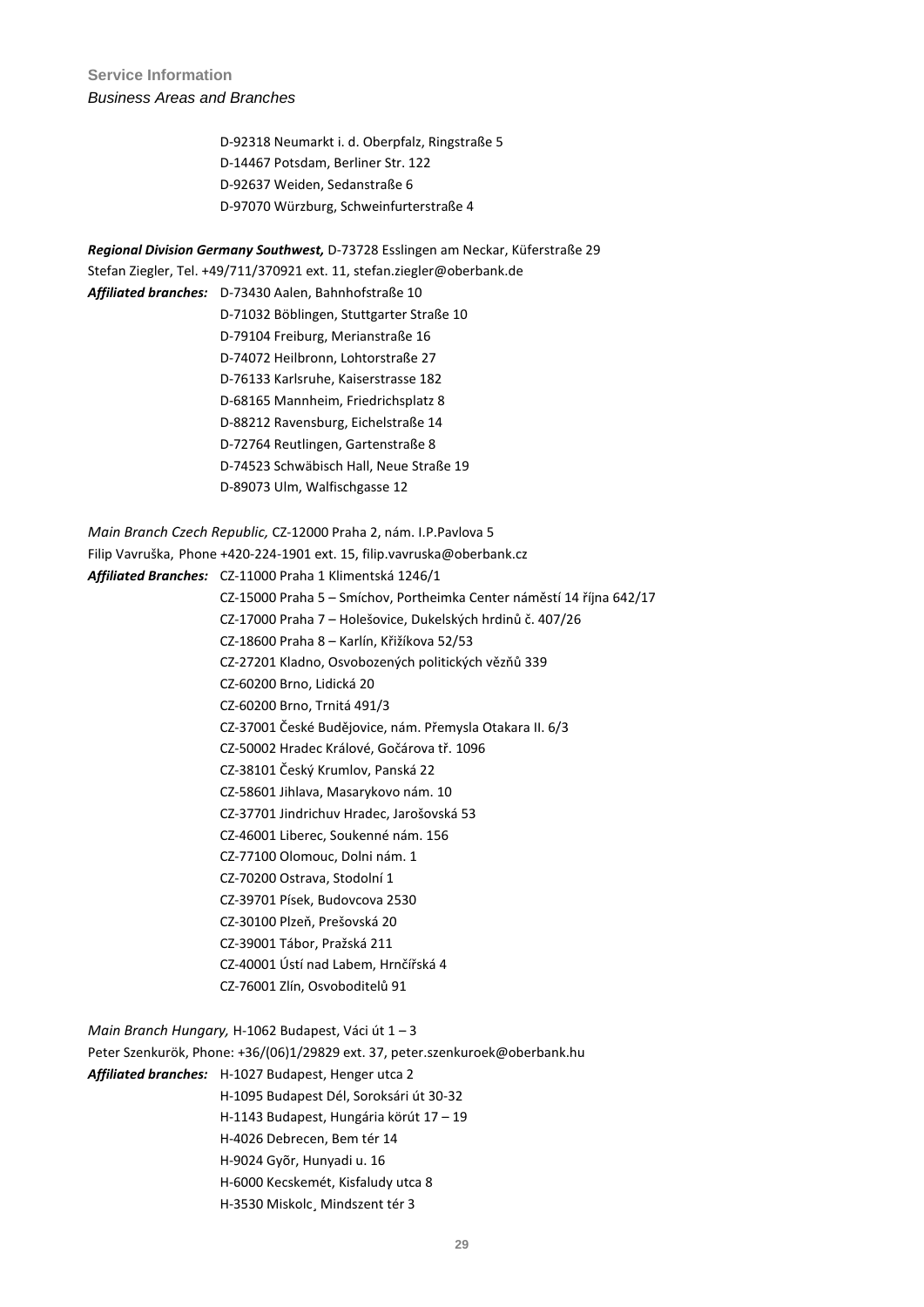H-8800 Nagykanizsa, Erzsébet tér 23 H-7621 Pécs, Tímár u.2 H-6720 Szeged, Klauzál tér 2 H-8000 Székesfehérvár, Rákóczi út 1 H-9700 Szombathely, Berzsenyi Dániel tér 2 H-2800 Tatabánya, Győri út 23

*Main Branch Slovakia,* SK-821 09 Bratislava, Prievozská 4/A Peter Szenkurök, phone +421/2/581068 ext. 10, peter.szenkuroek@oberbank.hu *Affiliated branches:* SK-949 01 Nitra, Mostná ulica 70 SK-010 01 Žilina, Jána Kalinčiaka 22 SK-04001 Košice, Továrenská 8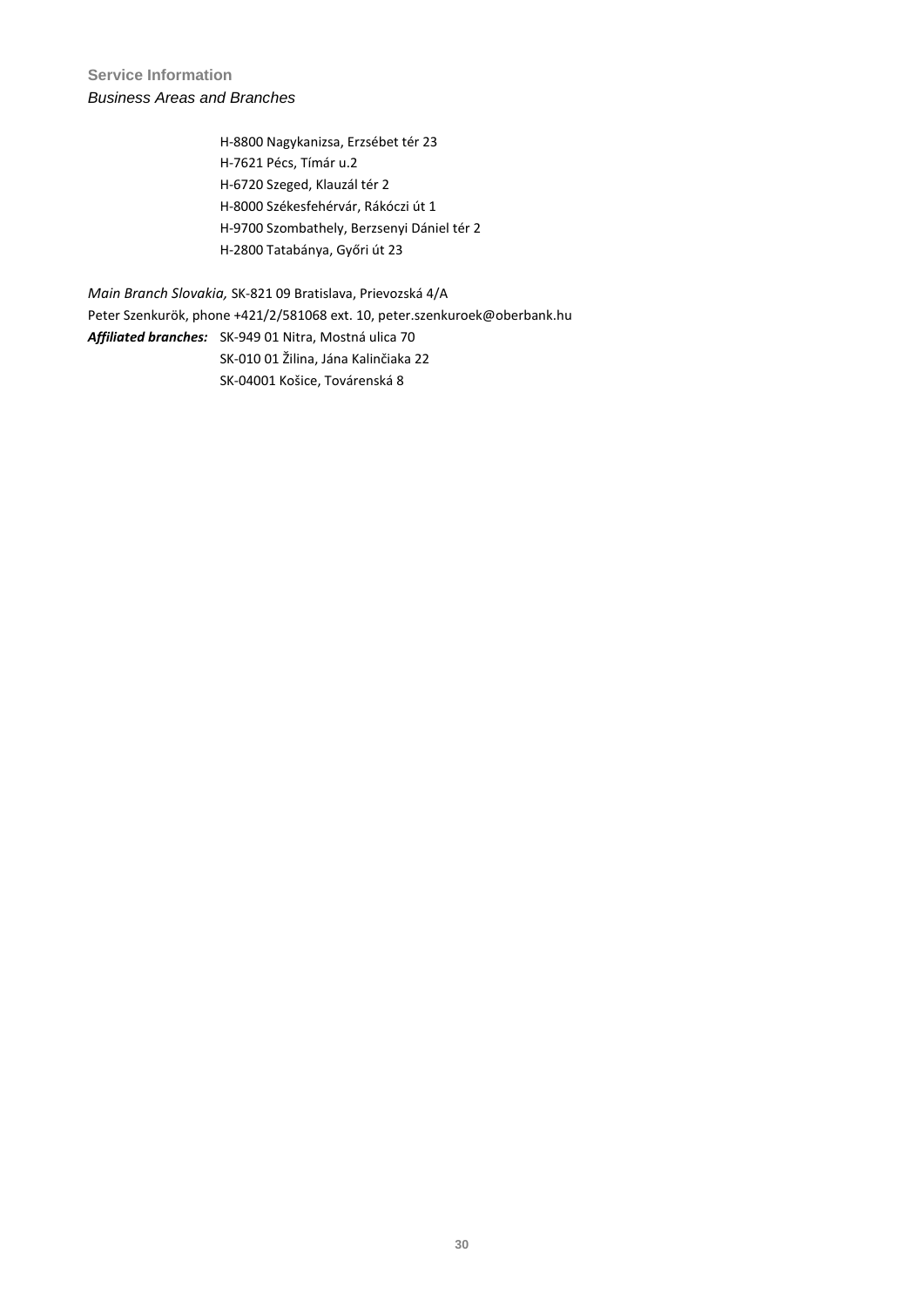# **Service Information**

# *Shareholders of 3 Banken Group by voting share*

|             | <b>Oberbank</b>                                         |         |  |  |  |  |
|-------------|---------------------------------------------------------|---------|--|--|--|--|
| 1           | Bank für Tirol und Vorarlberg AG                        |         |  |  |  |  |
|             | $(incl. BTV 2000*)$                                     | 16.15 % |  |  |  |  |
| $2^{\circ}$ | <b>BKS Bank AG, Klagenfurt</b>                          |         |  |  |  |  |
|             | (incl. subordinating syndicate with BVG <sup>**</sup> ) | 14.9%   |  |  |  |  |
| 3           | Wüstenrot Wohnungswirtschaft                            |         |  |  |  |  |
|             | reg. Gen.m.b.H., Salzburg                               | 4.50%   |  |  |  |  |
| 4           | Generali 3 Banken Holding AG, Wien                      | 1.62%   |  |  |  |  |
| 5           | Employees                                               | 4.26%   |  |  |  |  |
| 6           | UniCredit Bank Austria AG, Wien                         | 3.41%   |  |  |  |  |
| 7           | CABO Beteiligungsgesellschaft m. b. H.,                 |         |  |  |  |  |
|             | Wien                                                    | 23.76%  |  |  |  |  |
| 8           | Free float                                              | 31.51%  |  |  |  |  |



| 1            | Oberbank AG, Linz                                       |        |  |
|--------------|---------------------------------------------------------|--------|--|
|              | (incl. subordination syndicate with BVG <sup>**</sup> ) | 19.17% |  |
| $\mathbf{2}$ | Bank für Tirol und Vorarlberg                           |        |  |
|              | Aktiengesellschaft, Innsbruck                           | 18.89% |  |
| 3            | Generali 3 Banken Holding AG, Wien                      | 7.44%  |  |
| 4            | Wüstenrot Wohnungswirtschaft                            |        |  |
|              | reg. Gen.m.b.H., Salzburg                               | 2.98%  |  |
| 5.           | UniCredit Bank Austria AG, Wien                         | 6.63%  |  |
| 6            | CABO Beteiligungsgesellschaft m. b. H.,                 |        |  |
|              | Wien                                                    | 23.15% |  |
| 7            | BKS - Belegschaftsbeteiligungsprivatstiftung,           |        |  |
|              | Klagenfurt                                              | 1.30%  |  |
| 8            | Free float                                              | 20.44% |  |



# **BTV**

**BKS**

| 1  | Oberbank AG, Linz                       | 13.85% |
|----|-----------------------------------------|--------|
| 2  | BKS Bank AG, Klagenfurt***              | 17.23% |
| 3  | Wüstenrot Wohnungswirtschaft            |        |
|    | reg. Gen.m.b.H., Salzburg               | 2.50%  |
| 4  | Generali 3 Banken Holding AG, Wien      | 16.31% |
| 5. | CABO Beteiligungsgesellschaft m. b. H., |        |
|    | Wien                                    | 37.53% |
| 6  | UniCredit Bank Austria AG, Wien         | 9.85%  |
|    | Free float                              | 2.73%  |



\* BTV 2000 Beteiligungsverwaltungsgesellschaft m.b.H.(BTV 2000), a 100% consolidated subsidiary of Bank für Tirol und Vorarlberg Aktiengesellschaft, owns 2.62% of Oberbank AG.

\*\* Beteiligungsverwaltung Gesellschaft m.b.H. ("BVG") owns 0.58% of Oberbank AG and 0.65% of BKS.

There is a syndicate agreement with each of the shareholders shown in shades of red.

\*\*\* Including subordination syndicate members: BTV Privatstiftung, Doppelmayr Seilbahnen GmbH, Vorarlberger Landes-Versicherung V.a.G